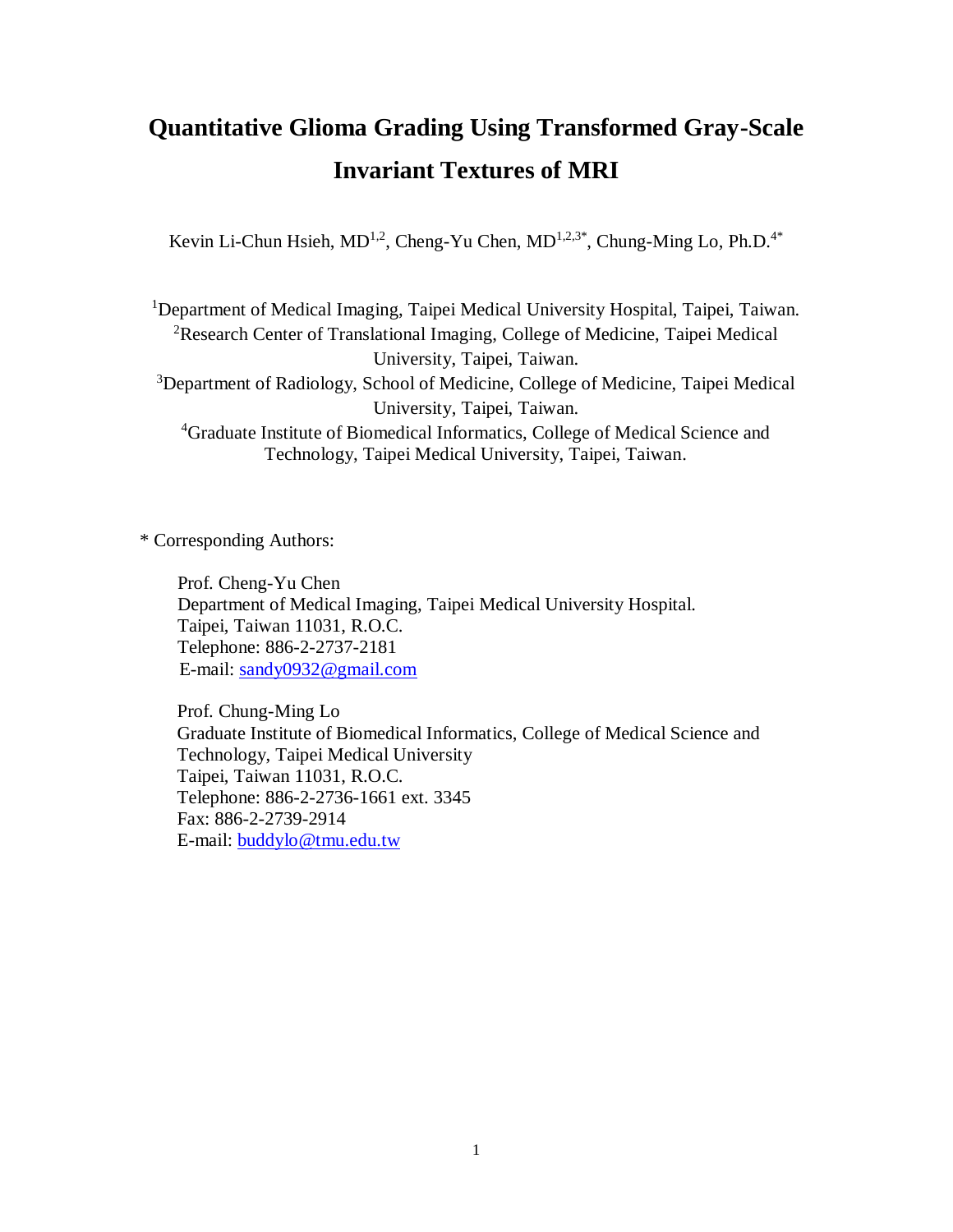### **Abstract**

**Background:** A computer-aided diagnosis (CAD) system based on intensity-invariant magnetic resonance (MR) imaging features was proposed to grade gliomas for general application to various scanning systems and settings.

**Method:** In total, 34 glioblastomas and 73 lower-grade gliomas comprised the image database to evaluate the proposed CAD system. For each case, the local texture on MR images was transformed into a local binary pattern (LBP) which was intensity-invariant. From the LBP, quantitative image features, including the histogram moment and textures, were extracted and combined in a logistic regression classifier to establish a malignancy prediction model. The performance was compared to conventional texture features to demonstrate the improvement.

**Results:** The performance of the CAD system based on LBP features achieved an accuracy of 93% (100/107), a sensitivity of 97% (33/34), a negative predictive value of 99% (67/68), and an area under the receiver operating characteristic curve (Az) of 0.94, which were significantly better than the conventional texture features: an accuracy of 84% (90/107), a sensitivity of 76% (26/34), a negative predictive value of 89% (64/72), and an Az of 0.89 with respective *p* values of 0.0303, 0.0122, 0.0201, and 0.0334.

**Conclusions:** More-robust texture features were extracted from MR images and combined into a significantly better CAD system for distinguishing glioblastomas from lower-grade gliomas. The proposed CAD system would be more practical in clinical use with various imaging systems and settings.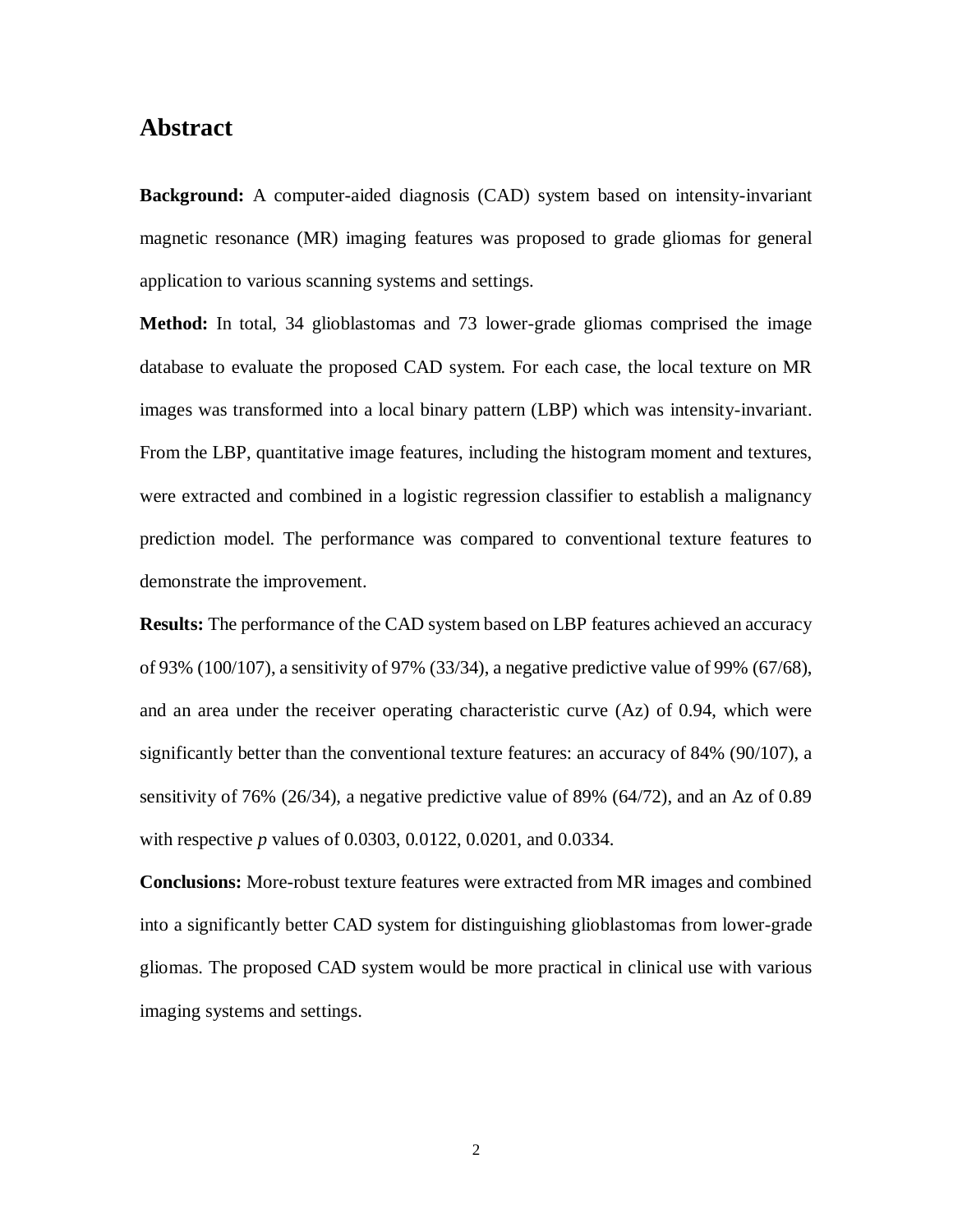**Keywords:** brain tumor; glioma; computer-aided diagnosis; local binary pattern;

magnetic resonance imaging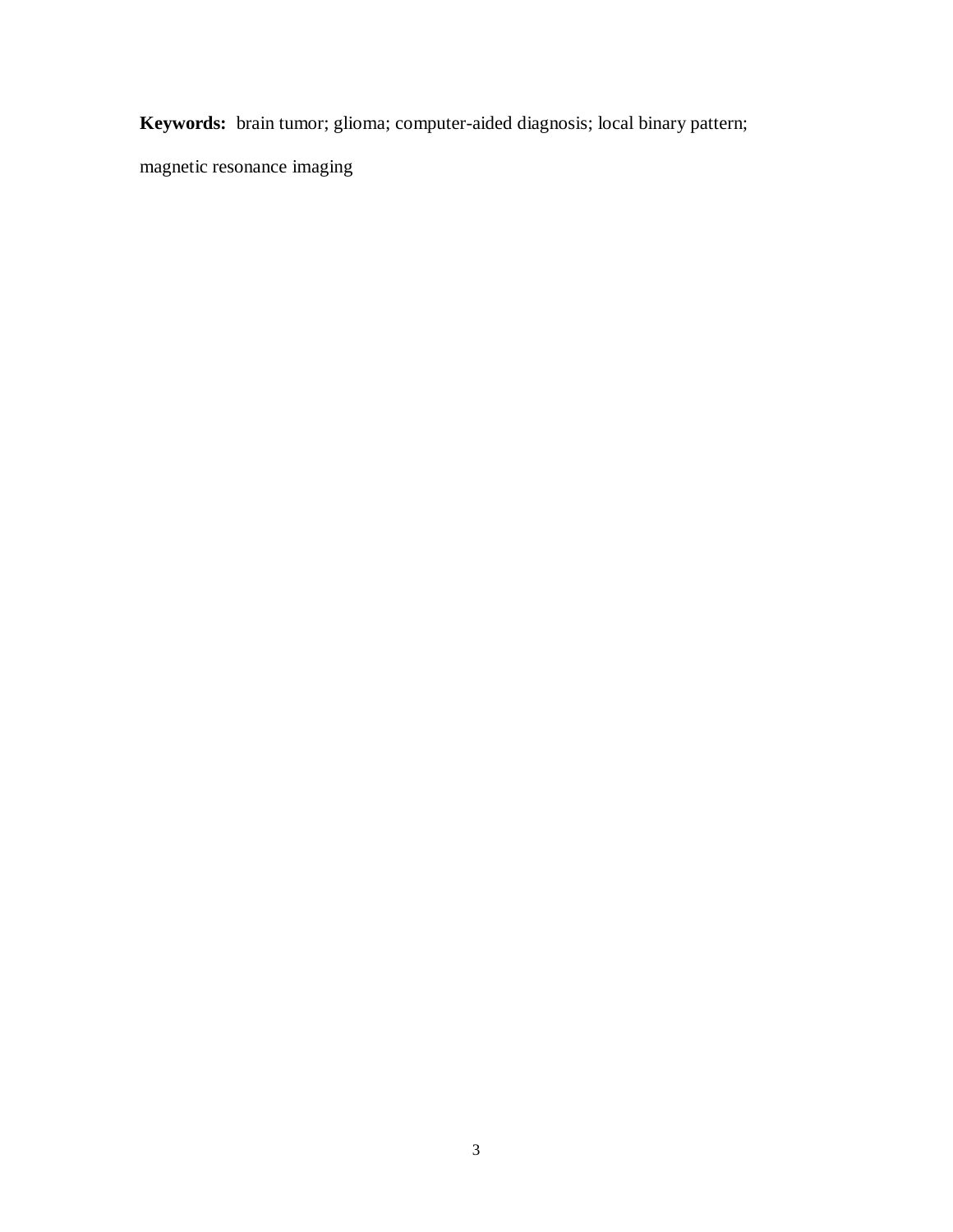### **Introduction**

According to the World Health Organization tumor classification of the central nervous system (CNS), diffuse gliomas can be subdivided into grades II (low malignancy) to IV (high malignancy) according to their degree of malignancy [1, 2]. Grade II and III tumors are lower-grade gliomas (LGGs) with more-favorable outcomes [3]. Although there are several different subgroups among them, they still share many common histopathological and molecular signatures [2, 4]. In contrast, glioblastomas (GBMs) are the most malignant tumor type with a dismal prognosis despite advances in different therapeutic managements [5]. Conventionally, several pathological features, including mitotic activity, cytological atypia, neoangiogenesis, and tumor necrosis, are used to determine tumor grades. However, some of the criteria are not precise enough to prevent ambiguity in glioma grading [6, 7]. In addition, misgrading was reported in up to 30% of cases of diffuse gliomas, which resulted from heterogeneous expressions of aggressive cellular features with unguided surgical biopsies [7-11].

Magnetic resonance (MR) imaging (MRI) is the imaging method of choice for depicting tumors of the CNS. It can provide clear tissue contrasts and help estimate the malignancy of brain tumors [12-14]. In addition to conventional sequences, several physiological MRI techniques including diffusion-weighted imaging, MR spectroscopy, and perfusion-weighted imaging, have also been applied to differentiate LGGs from GBMs [15-18]. To avoid unnecessary operations and to facilitate more-accurate grading of diffuse gliomas in the CNS, the role of MRI cannot be overemphasized. Ryu et al. [15] performed a texture analysis on the corresponding apparent diffusion coefficient maps of MR diffusion-weighted images. Diffusion-weighted imaging is an imaging technique that uses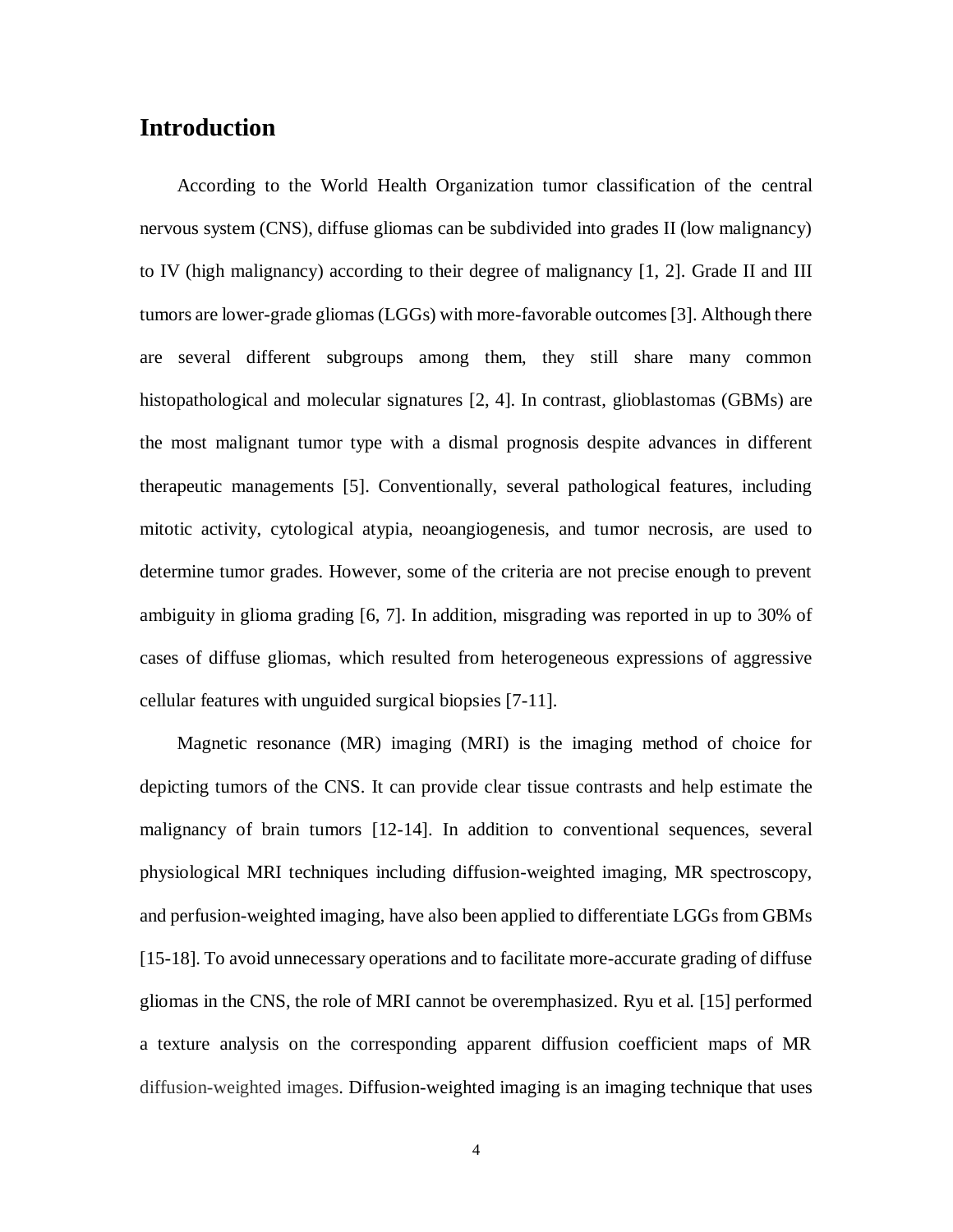diffusion of water molecules (Brownian motion) to generate signals. Therefore, it is not anatomical imaging, and several important pieces of information related to gliomas, such as tumor necrosis, the blood-tumor-barrier, and angiogenesis, cannot be depicted by it. Kinoshita et al. [14] presented correlations between T2-weighted images and the genetic status of LGGs. However, biological features of glioma represented by T2-weighted images are limited and still underexplored.

With the development of image-processing techniques, computer-aided diagnosis (CAD) systems were proposed to quantify tumor characteristics on MR images and combine them with artificial intelligence classifiers. Then, CAD systems can estimate tumor types and grades [19-21] by means of a probability model. The efficient procedures and consistent results can provide reliable suggestions to radiologists. Errors due to overlooking certain aspects may be reduced during clinical examinations. However, most textural features used in distinguishing tissue differences are based on gray-scale pixel values on MR images [22]. In practical use, different MRI systems and settings generate images with various brightness distributions. Intensity variations affect texture analyses and result in different performances [21]. A previous study used multiple feature sets together to distinguish tumor types of glioblastomas [23]. Rather than using numerous features, this study proposed extracting textural features after intensity-invariant transformation to strengthen the ability to distinguish textural features. A local binary pattern (LBP) [24] was proposed to transform inherent gray-scale pixel values into binary values according to the local textural composition. The transformed LBP map takes relative correlations between adjacent pixels into consideration and therefore becomes intensityinvariant. The transformed textural features extracted from the LBP map can then be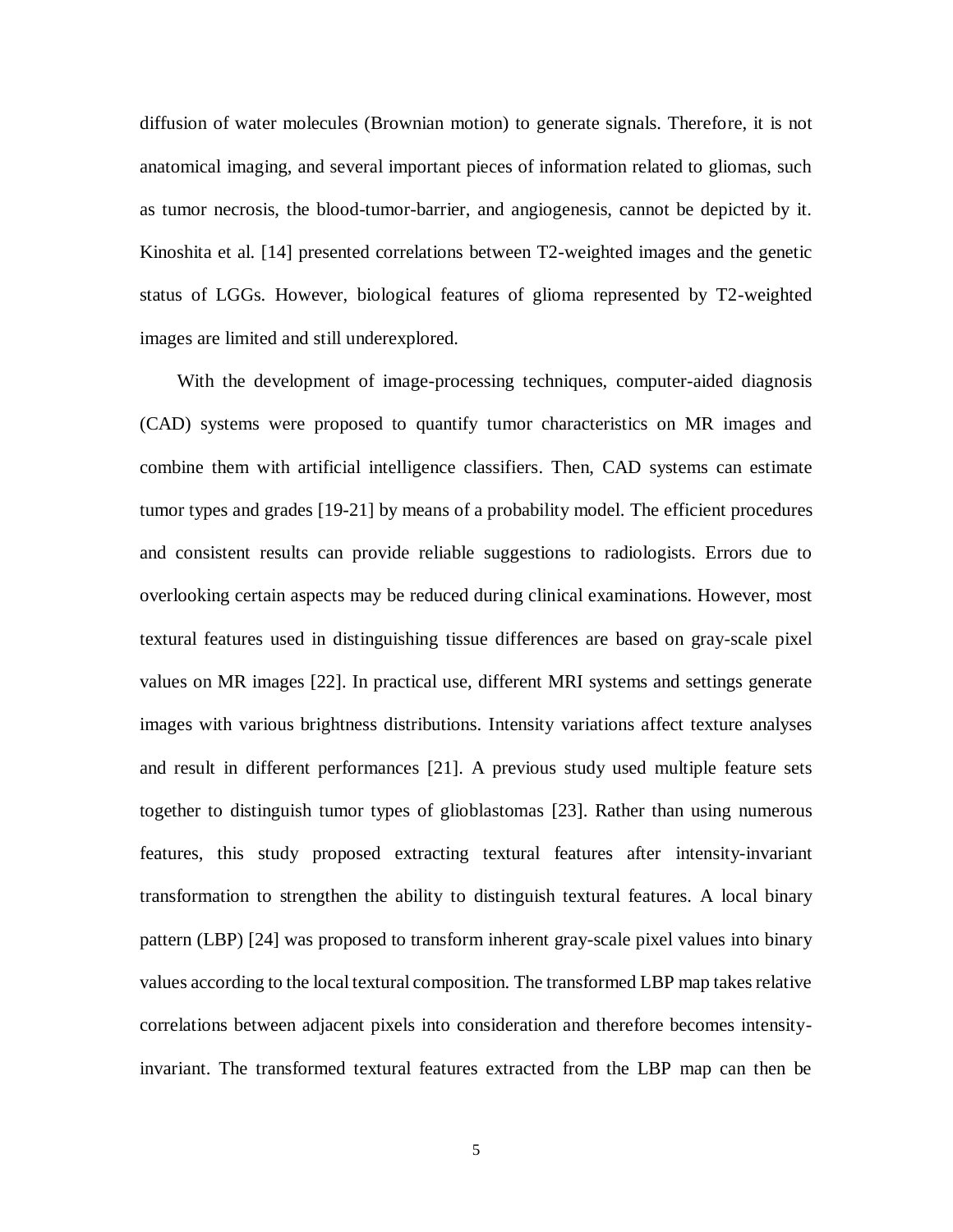compared to original textural features to show the improvement and the promising use in clinical examinations with various MRI systems and settings.

### **Materials and Methods**

### **Patient information**

#### *The Cancer Genome Atlas (TCGA) and the Cancer Imaging Archive (TCIA)*

The collected MRI datasets, including 34 GBM and 73 LGG patients, were from TCIA [\(http://cancerimagingarchive.net/\)](http://cancerimagingarchive.net/) of the National Cancer Institute, a portal containing images of TCGA patients for image analysis. The materials and data provided by TCGA were used in compliance with all applicable laws, regulations, and policies for the protection of human subjects. All necessary approvals, authorizations, human subject assurances, informed consent documents, and approvals of institutional review boards were obtained [25]. All MR images used in this study were provided from three institutes: Henry Ford Hospital, Case Western Hospital, and Thomas Jefferson University Hospital.

In total, 34 GBMs (grade IV) and 73 LGGs (grades II and III) were included in the study. For LGGs, 33 oligodendrogliomas, 16 oligoastrocytomas, and 24 astrocytomas were included. Nineteen oligodendrogliomas were classified as grade II, and 14 cases were classified as grade III. Seven cases of oligoastrocytoma were classified as grade II, and nine cases were classified as grade III. For astrocytomas, four cases were classified as grade II, and 20 cases were classified as grade III. As a result, we had totals of 30 grade II and 43 grade III gliomas in the LGG group. More-detailed demographic features of the LGG and GBM groups are given in table 1.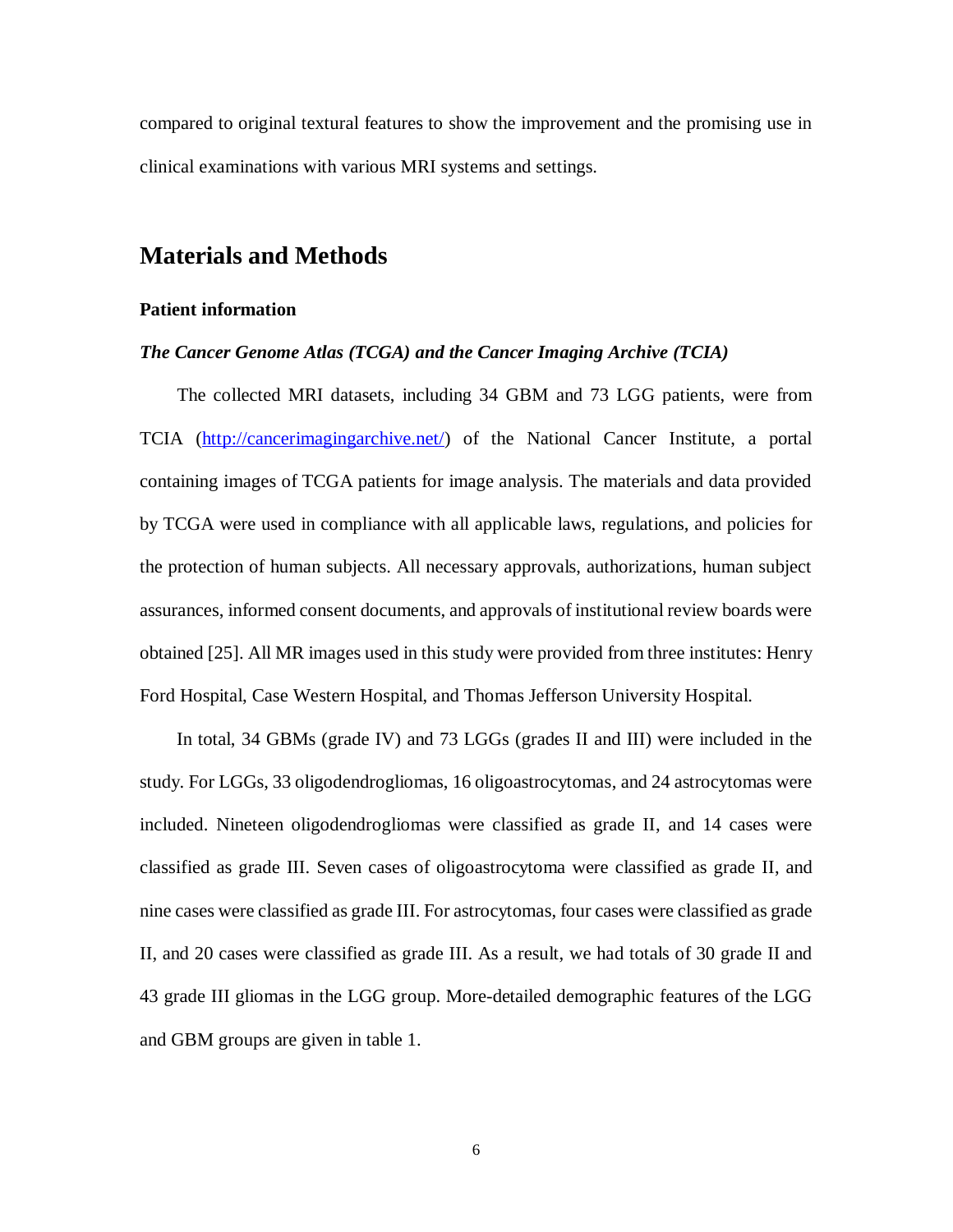#### **Image analysis**

Contrast-enhanced axial T1-weighted images were selected for analysis in this study. A board-certified neuroradiologist (K.H., with 12 years of experience), who was blinded to the clinical and histopathological information, selected the most representative 2D image of each tumor. Contour delineation of tumors was then manually performed using OsiriX in the selected contrast-enhanced T1WI. Pixels inside the defined tumor area were used for further feature analysis.

#### **LBP features**

Textural features are widely used in CAD systems to discriminate between benign and malignant tumors [26]. However, most texture analyses of image patterns based on the original gray-scale values are system-dependent [21]. The classification can only perform well when a specific scanning system is used. Different MRI scanning systems have various settings which may result in images with different brightness compositions. The brightness variability influences the reliability of textures interpreted by the gray-scales. It was not surprising that the 34 GBMs and 73 LGGs used in this experiment had various gray-scale distributions in image brightness (Fig. 1), because they were collected from three institutes: Henry Ford, Thomas Jefferson University, and Case Western Hospitals. To extract more-robust textural features, LBP transformation [24] was performed prior to texture extraction in the experiment.

Because medical images or natural images may have various intensity distributions due to various illuminance or machine settings, the brightness variability thus influences the reliability of textures interpreted by the gray-scales. LBP is an efficient operator to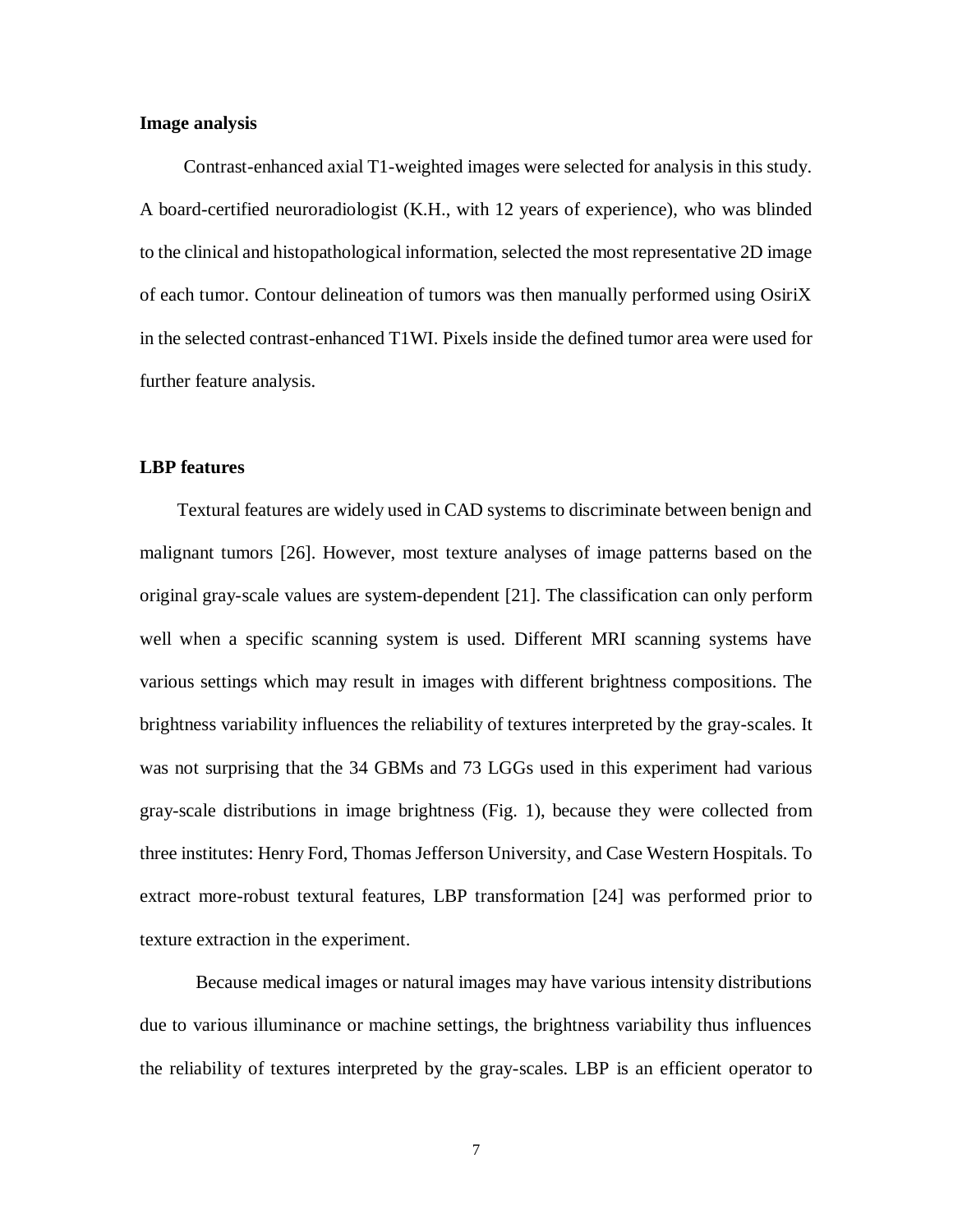describe local image patterns. The 1st order derivative between the central and its neighboring pixels is transformed as a binary representation. Depending on the computational efficiency, various textural features can be obtained in real-time for clinical diagnoses. This is the advantage of LBP compared to other methods such as the Gabor filter and wavelet transformation [27]. The LBP algorithm uses local contrast for an intensity-invariant transformation. That is, regardless of the kind of resolution an image has, as long as contrast (the difference between adjacent pixels) exists, a relative correlation can be calculated. Therefore, LBP is appropriate for application to images for intensityinvariant features. In the LBP transformation, an image pattern is defined in a local  $3\times3$ mask with gray-scales of nine image pixels. To achieve invariance with respect to shifts in brightness, the processed pixel (central) is compared to the eight surrounding neighbors by subtraction (Fig. 2). If a neighbor pixel is greater than the central pixel, one is assigned. Otherwise, a zero value is assigned. Consequently, the neighborhoods are thresholded by the central pixel value into a binary pattern. Signed differences rather than the original gray-scale are not influenced by shifts in brightness and therefore are intensity-invariant.

Assigning different weights to neighbors with different orientations generates a representative value indicating different binary patterns using the following formula:

$$
LBP = \sum_{i=1}^{8} C \times 2^{i-1};
$$
 (1)

where  $C$  is the comparison result  $(1/0)$  between the central pixel and neighboring pixels, and *i* corresponds to the orientation in Fig. 2. After the LBP transformation, the resulting image (Fig. 3) is regarded as intensity-invariant. Therefore, extracting image features from it can be variation resistant.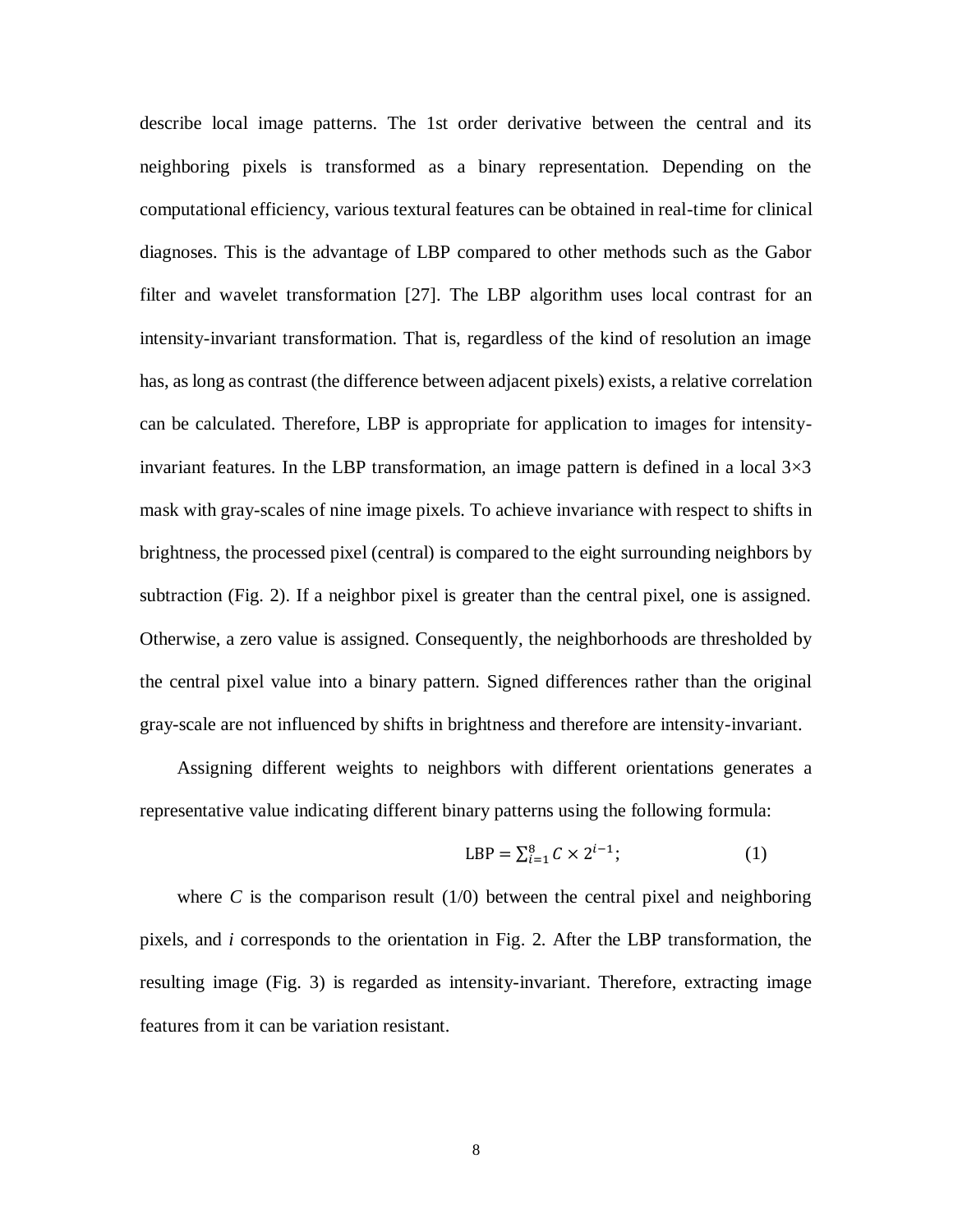LBP intensities inside the tumor area are regarded as a probability function and are shown as a histogram. The histogram moment [28, 29] was then used to characterize the histogram shape for comparisons between LGGs and GBMs. The quantitative moment features included the first, second, third, and fourth order central moments of the histogram, i.e., the mean, variance, skewness, and kurtosis:

$$
\text{Mean} = \frac{1}{N} \sum_{i=1}^{N} P_i,\tag{2}
$$

Variance 
$$
= \frac{1}{N} \sum_{i=1}^{N} (P_i - Mean)^2,
$$
 (3)

Skewness 
$$
= \frac{1}{N} \sum_{i=1}^{N} (P_i - Mean)^3
$$
, and (4)

Kurtosis 
$$
= \frac{1}{N} \sum_{i=1}^{N} (P_i - Mean)^4,
$$
 (5)

where  $P_i$  is the intensity value, and N is the number of pixels. The mean is the distribution center obtained by summarizing all intensities and dividing the sum by the number of pixels. Variance measures the level of spread of the intensity values, while skewness calculates the symmetricity of a distribution to determine whether it is biased to one side. Kurtosis is a metric describing a single-peak shape with heavy weight in the tails by comparison to a normal distribution. In addition to moment features, textural features describing correlations between adjacent pixel values were also extracted from the LBP for tumor characterization. The textures based on the gray-level co-occurrence matrix (GLCM) are described below.

#### **GLCM Textures**

Various CAD systems have used GLCM textures to describe image patterns for tumor classification. The matrix formulates co-occurrence frequencies of two adjacent pixels (*i* and *j*) to present correlations at different distances, *d*, and directions, *θ* [30, 31].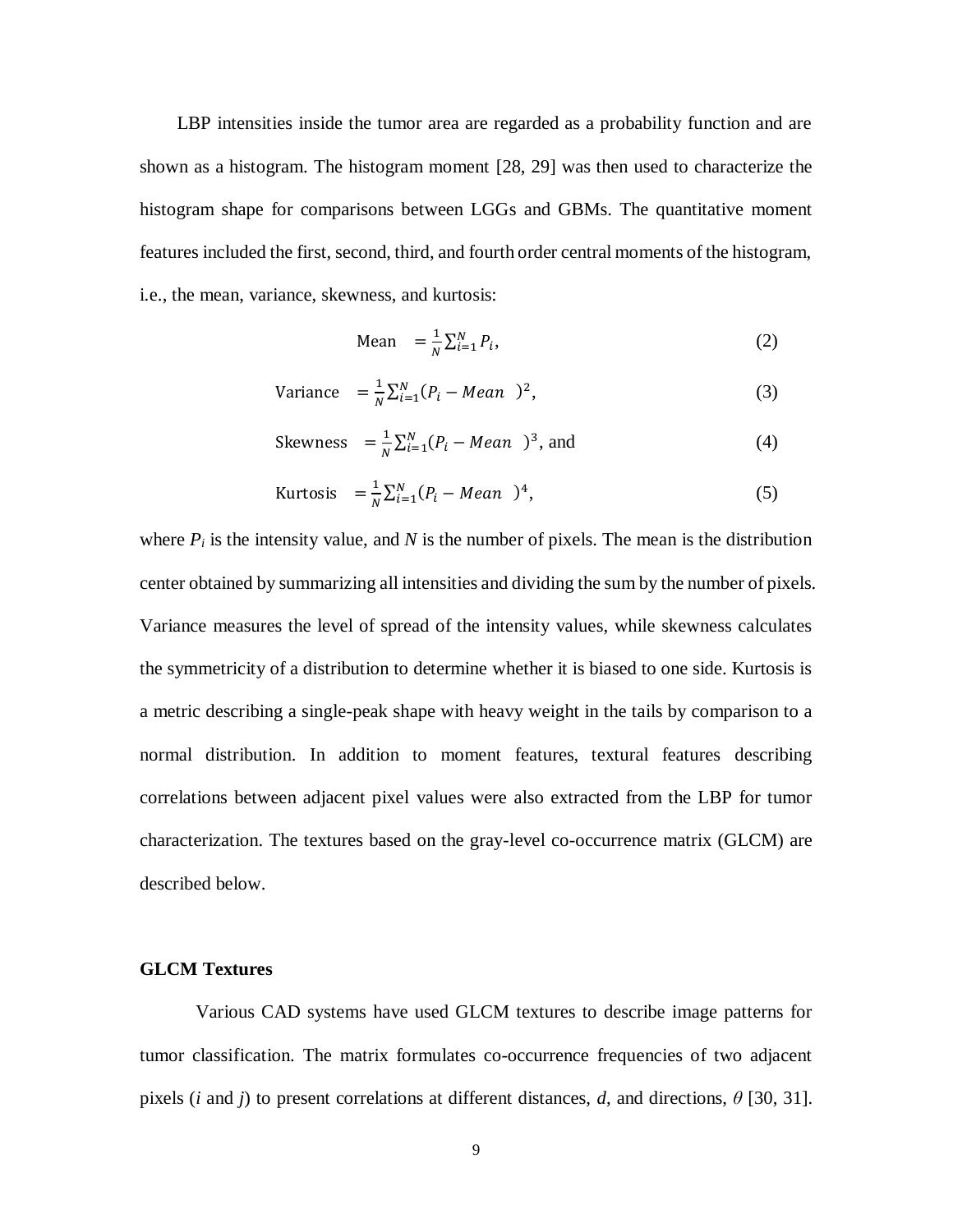Establishing a matrix from an image *G* with reduced intensity bins reduces the computational complexity. In the experiment, a distance  $d=1$  and four directions of  $\theta=0^{\circ}$ , 45°, 90°, and 135° were used to take all combinations together into consideration. Cooccurrence in the GLCM indicates whether two adjacent pixels have a correlation between them. Consequently, four directions are enough to express all conditions. For example, 0° of a pixel can be regarded as 180° of the other pixel. The following formulas are the GLCM textural features proposed in this study:

| Autocorrelation =                    | \n $\sum_{i} \sum_{j} (p_{x} - \mu_{x})(p_{y} - \mu_{y}) / \sigma_{x} \sigma_{y}$ \n | (6)  |
|--------------------------------------|--------------------------------------------------------------------------------------|------|
| Contrast =                           | \n $\sum_{n} n^{2} \left\{ \sum_{i} \sum_{j} p(i,j) \right\},  i - j  = n$ \n        | (7)  |
| Correlation =                        | \n $\sum_{i} \sum_{j} (i - \mu_{x})(j - \mu_{y})p(i,j)$ \n                           | (8)  |
| Cluster prominence =                 | \n $\sum_{i} \sum_{j} (i + j - \mu_{x} - \mu_{y})^{4} p(i,j)$ \n                     | (9)  |
| Cluster shade =                      | \n $\sum_{i} \sum_{j} p(i,j)  i - j $ \n                                             | (11) |
| Dissimilarity =                      | \n $\sum_{i} \sum_{j} p(i,j)  i - j $ \n                                             | (12) |
| Energy =                             | \n $\sum_{i} \sum_{j} p(i,j) \log(p(i,j))$ \n                                        | (13) |
| Homogeneity =                        | \n $-\sum_{i} \sum_{j} \sum_{j} \frac{1}{1 + i - j} p(i,j)$ \n                       | (14) |
| Difference variance =                | \n $\sum_{i} i^{2} p_{x-y}(i)$ \n                                                    | (15) |
| Difference entropy =                 | \n $-\sum_{i} p_{x+y}(i) \log(p_{x+y}(i))$ \n                                        | (16) |
| Information measure of correlation = | \n $\sum_{i} p(i,j) \log(p_{x}(i)p_{y}(j))$ \n                                       | (17) |
| Maximum                              | \n $\sum_{i} p(i,j) \log(p_{x}($                                                     |      |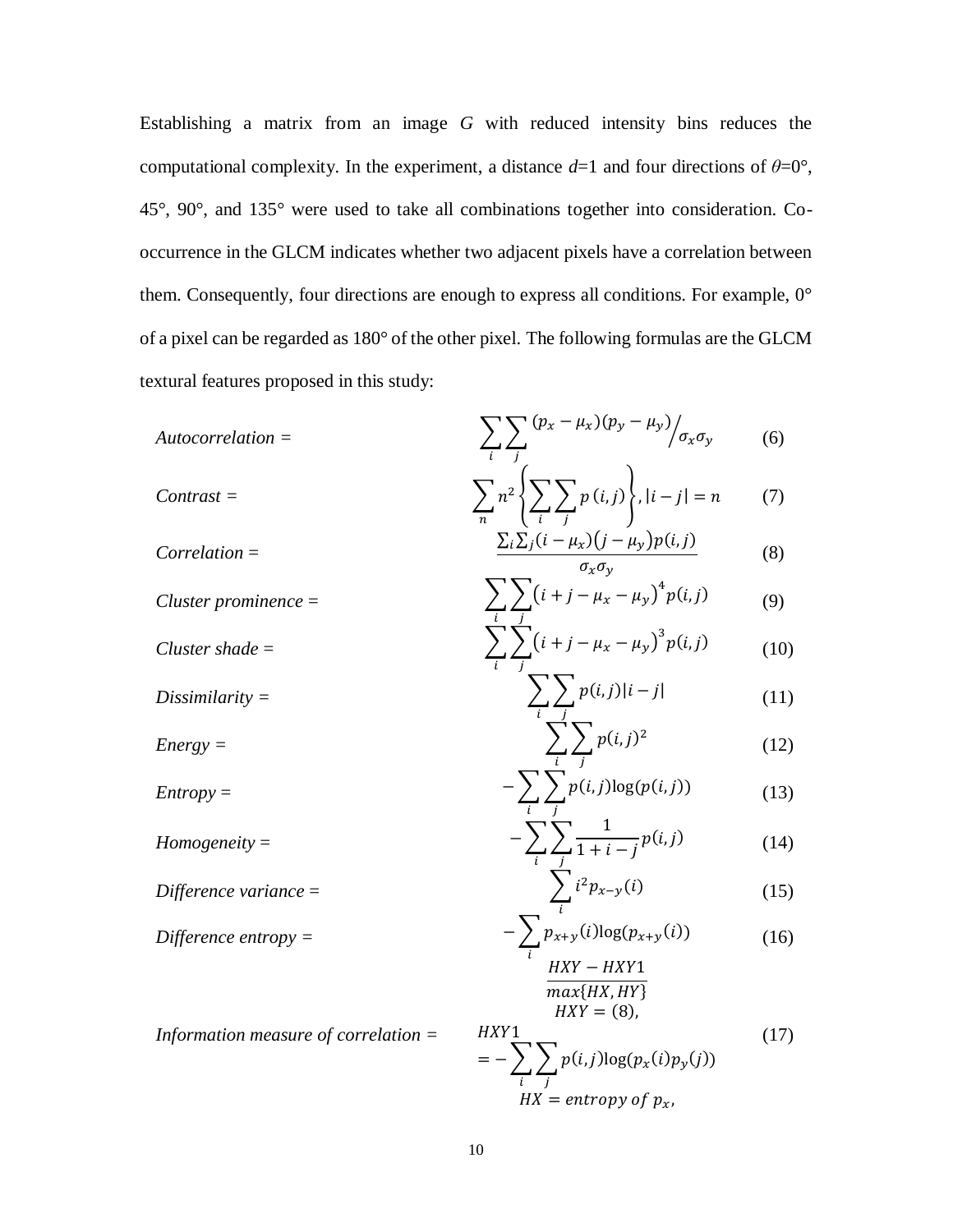$$
HY = entropy of p_y
$$
  
Inverse difference normalized = 
$$
\sum_{i} \sum_{j} \frac{1}{1 + |i - j|} p(i,j)
$$
(18)

$$
Inverse difference moment = \qquad \qquad \sum
$$

$$
\sum_{i} \sum_{j} \frac{1}{1 + (i - j)^2} p(i, j) \tag{19}
$$

where  $\mu_x, \mu_y, \sigma_x$  and  $\sigma_y$  are the mean and standard deviation (SD) of the marginal distributions of  $p(i,j|d, \theta)$ .

$$
\mu_x = \sum_i i \sum_j p(i,j), \mu_y = \sum_j j \sum_i p(i,j) \tag{20}
$$

$$
\sigma_x^2 = \sum_i (i - u_x)^2 \sum_j p(i, j), \sigma_y^2 = \sum_j (j - u_y)^2 \sum_i p(i, j)
$$
 (21)

#### **Statistical analysis**

The proposed LBP features were individually tested to verify whether they could be used to distinguish between LGG and GBM tumors. The Kolmogorov-Smirnov test [32] was first used to determine their normalities. Student's *t*-test [32] was then used to evaluate features with normal distributions, while others were evaluated by the Mann-Whitney Utest [32]. Significant features were those with  $p$  values of  $< 0.05$ .

With respect to the ability to combine LBP features, a binary logistic regression was used as the classifier. Taking the biopsy-proven pathology as the gold standard, backward elimination evaluated the relevance of features so that redundant features could be excluded. Feature selection ceased when the smallest error rate was achieved. The generalizability of the selected features was validated via leave-one-out [32]. In each validation iteration, one case was picked from the acquired cases and used to test the trained model based on the remaining *n*-1 cases. After classification, each case was given a probability as the likelihood of being a GBM. A case with a probability of  $\geq$  0.5 was considered to be a GBM in the experiment.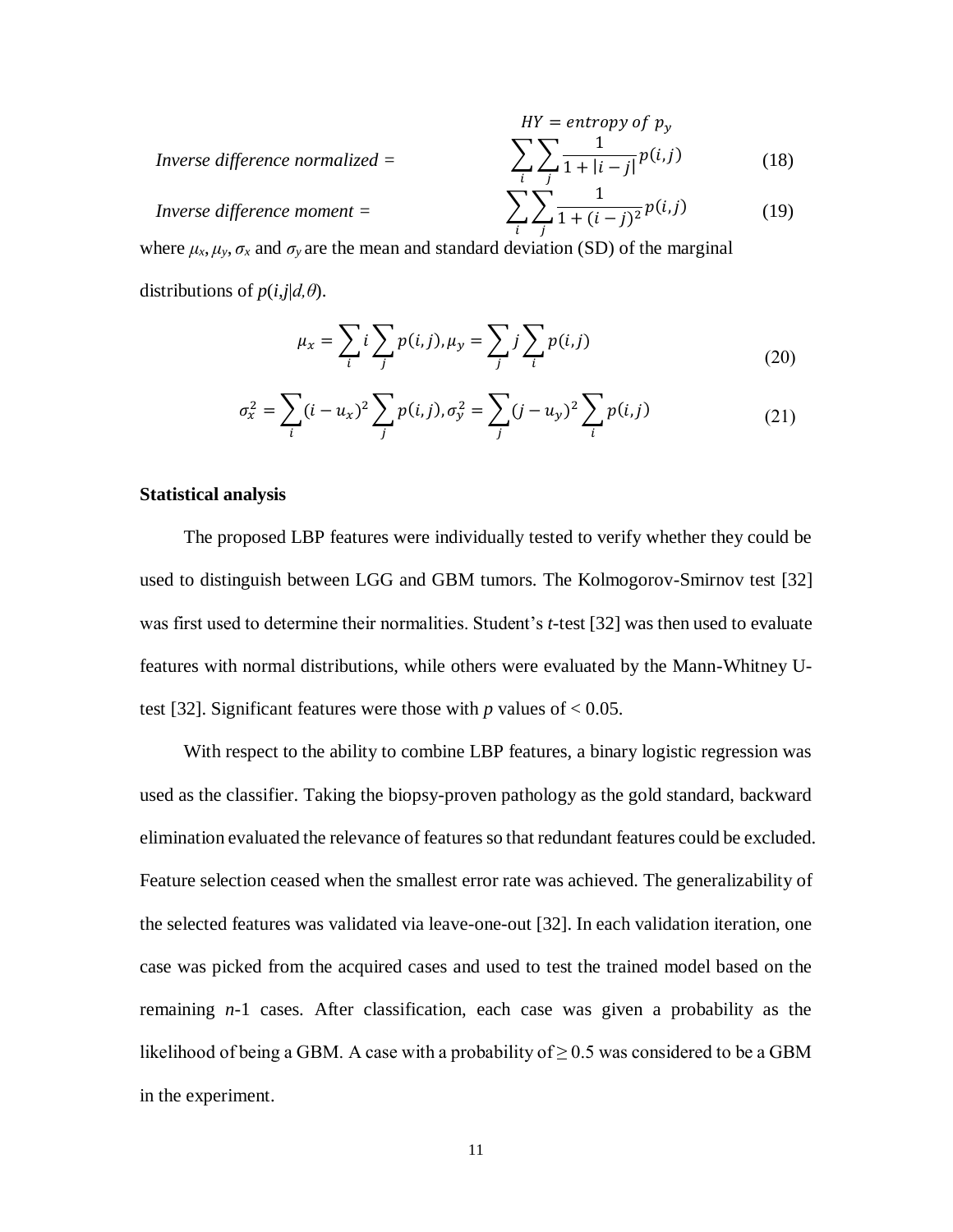Performances of LBP features were compared to conventional GLCM features on five performance indices: accuracy, sensitivity, specificity, positive predictive value (PPV), and negative predictive value (NPV). With different thresholds, the corresponding sensitivities and specificities were calculated and illustrated using a receiver operating characteristic (ROC) curve. Az, the area under the ROC curve, was calculated to evaluate the overall performance using ROCKIT software (C. Metz, University of Chicago, Chicago, IL, USA). A Chi-squared test in SPSS software (vers. 16 for Windows; SPSS, Chicago, IL, USA) was used to compare performance indices.

### **Results**

Table 2 shows the significant LBP features tested by either Student's *t*-test (with a normal distribution) or the Mann-Whitney U-test (with a non-normal distribution) and the corresponding *p* values. After combining relevant features in a classifier, the performance of LBP features achieved an accuracy of 93% (100/107), a sensitivity of 97% (33/34), a specificity of 92% (67/73), and an Az of 0.94. All performance indices were better than conventional GLCM features (Table 3). The performance results were generated by the logistic regression classifier after feature selection using backward elimination. In particular, differences in accuracy, sensitivity, NPV, and Az were statistically significant (all  $p$  values  $< 0.05$ ). A comparison of ROC curves is illustrated in Fig. 4. Especially for sensitivity, eight GBMs misclassified by conventional GLCM features were correctly classified by LBP features. Taking the grade 4 case in Fig. 1d as an example, using LBP features, the malignancy estimation improved from 2% to 100%.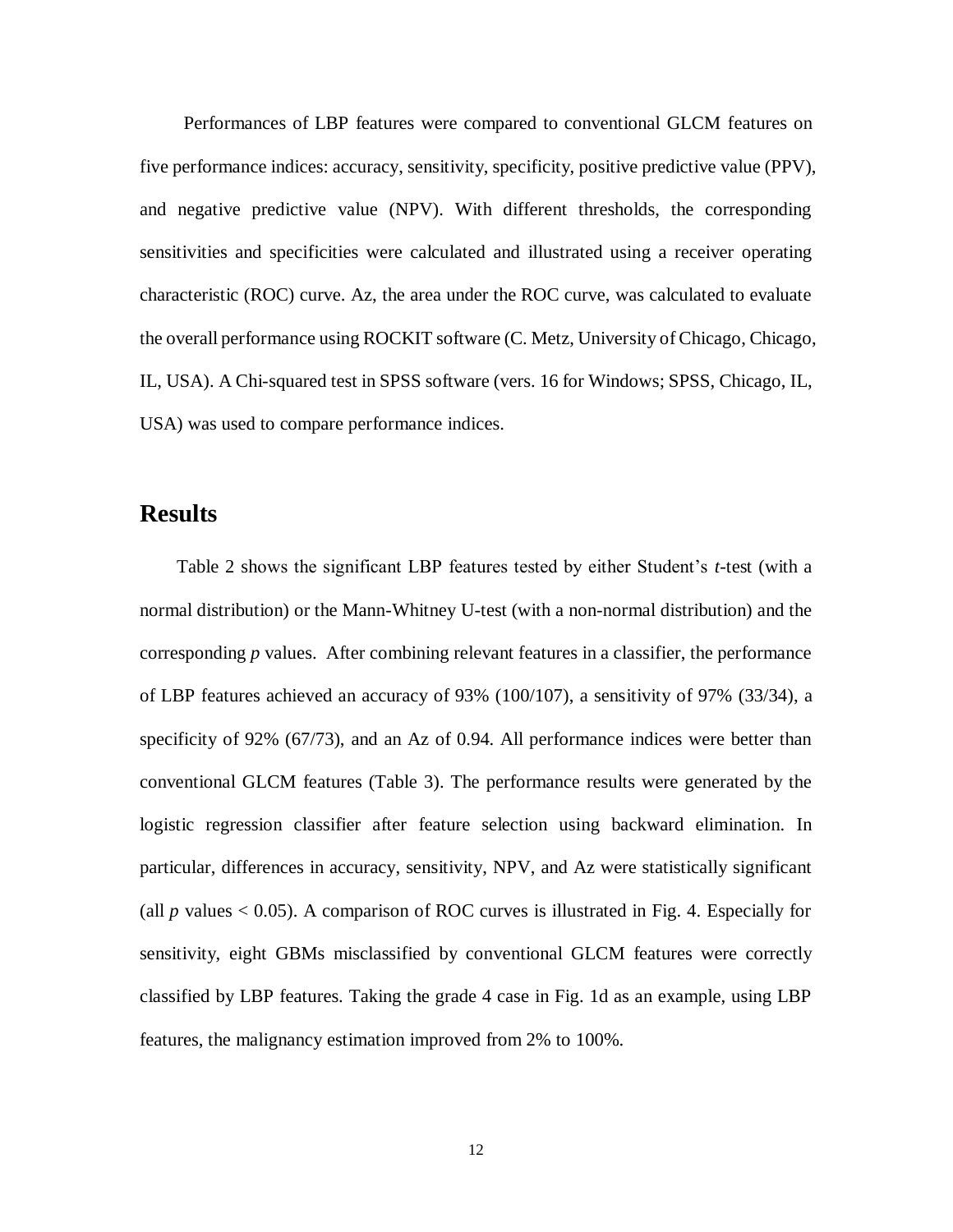### **Discussion**

A biopsy is the gold standard of clinical cancer diagnoses. However, the invasive procedure is not appropriate for some kinds of tumors such as brain tumors. Up to 30% of diffuse gliomas can be misgraded, which is caused by the heterogeneous composition of aggressive cellular tissues. To avoid unnecessary operations and provide more-accurate grading of diffuse gliomas, the role of MR images cannot be depreciated. The gray-scale brightness and contrast of image pixels are helpful in distinguishing different tissues and estimating the malignancy of brain tumors. The assistance provided by CAD systems can also improve the accuracy and efficiency of diagnoses. However, textural features which are widely used in CAD systems are easily affected by brightness variations caused by imaging parameters.

Previously, after LBP transformation, texture descriptors were used to describe images of brain MR volumes for an image retrieval system [33]. LBP features are also used to represent salient micro-patterns in mammographic mass detection [34]. Rather than using LBP descriptors introduced in the previous literature, this study extracted GLCM features from LBP-transformed images and compared them to pure GLCM features. The results showed that LBP transformation is useful in combination with other texture calculation to extract intensity-invariant features. The LBP transformation uses relative differences between a pixel and its adjacent neighbors. Therefore, the local texture of MR images can be expressed in an intensity-invariant form. Quantitative image features, including the histogram moment and textures, were then extracted from the LBP to reduce intensity variations caused by different scanning settings. As shown in Table 2, nine features obtained a statistically significant difference in distinguishing LGGs and GBMs.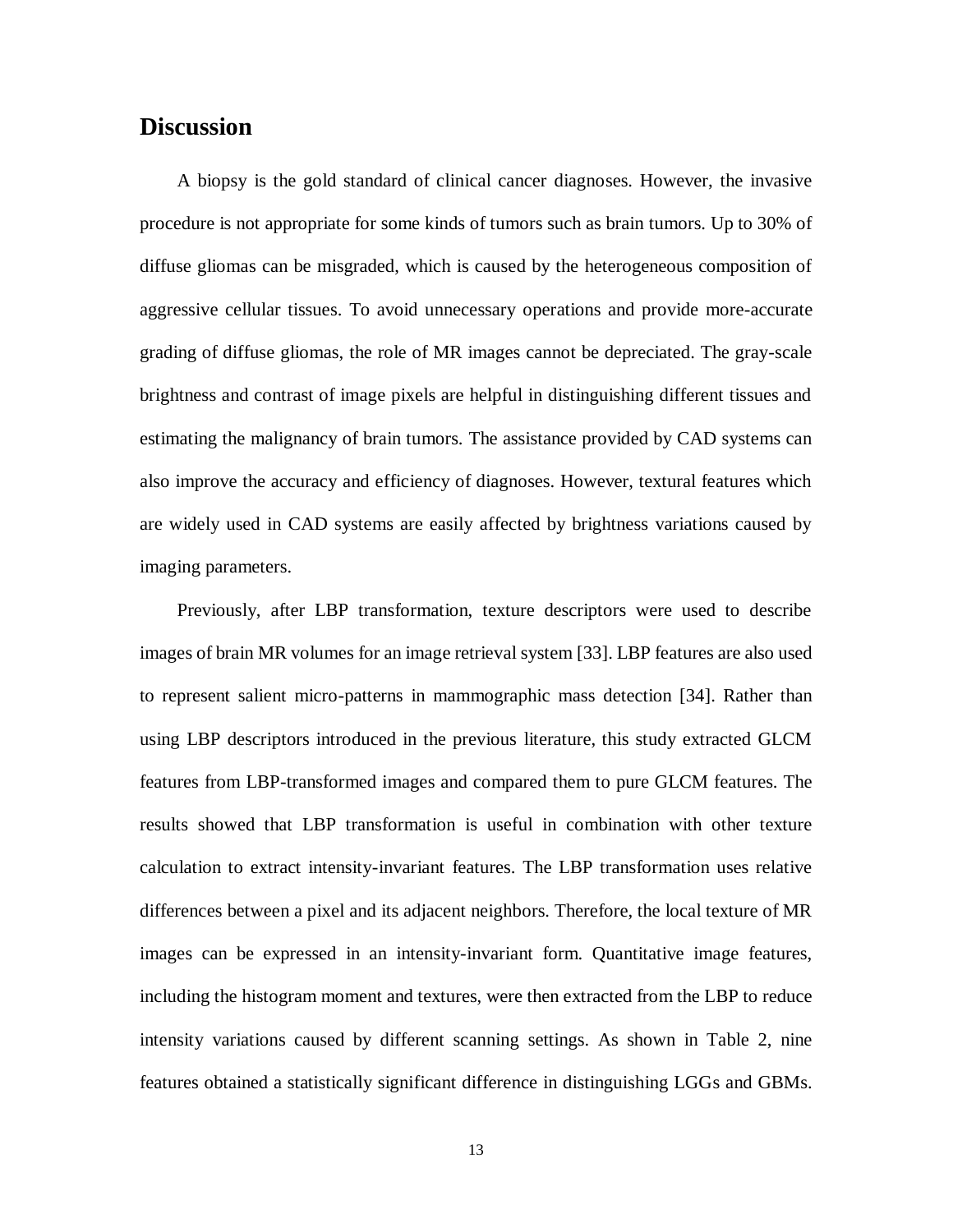Benefitting from the complementary power of various features, the prediction model established by the logistic regression classifier achieved an accuracy of 93% (100/107) and an Az of 0.94, which were both significantly better than conventional features (an accuracy of 84% (90/107) and an Az of 0.89) with respective *p* values of 0.0303 and 0.0334 (Table 3). The previous literature showed that a CAD system based on intensity histograms and GLCM features obtained accuracies of 87%~89% in classifying different types of brain tumors [23] from two hospitals. In this study, the accuracy of conventional GLCM features achieved an accuracy of 84% which is close to that reported in the previous literature. However, the collected database was from three hospitals with various MRI systems and settings as shown in Table 4, and thus would be a greater challenge to classify.

By means of an LBP transformation, LBP features improved the accuracy from 84% to 93%. This improvement was significant  $(p = 0.0303)$  and can deal with various combinations of settings for generating images. To the best of our knowledge, this is the first study using LBPs for glioma grading. Results in the previous literature [23] using multiple MRI textural features for tumor extents in glioblastoma were compared to that of the proposed method as shown in Table 5. The success of the LBP may be due to its methodology using relative pixel value differences rather than absolute pixel values. This behavior imitates what radiologists do on clinical examinations. Each time, a radiologist only focuses on one image without considering other cases, thus the observation depends on the relative presentation of image pixels in the tumor area. Whether CAD systems can be practically applied to clinical use, their diagnostic performances as verified by cases from multiple sources such as multiple centers are relevant and need to be considered.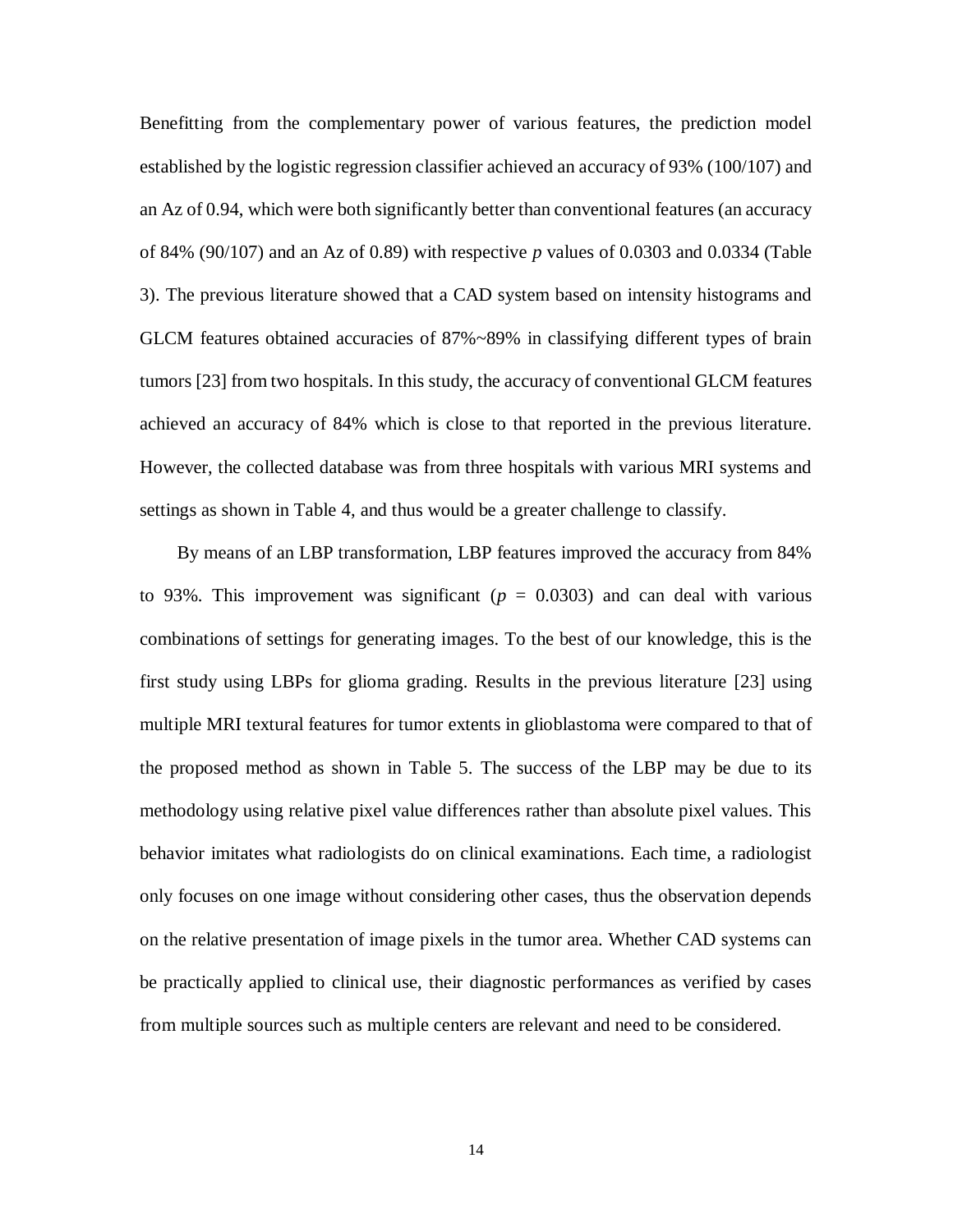A previous study used multiple feature sets together to distinguish brain tumor types [23]. Time-consuming computations were involved, and the dimensions of the feature space needed to be further reduced. This study proposed a more-efficient way to enhance features. LBP transformation was proposed to enhance relative correlations between adjacent pixels to became intensity-invariant. The texture features extracted with LBPs were then strengthened to achieve an accuracy of 93% with a limited number of 107 cases.

Intensity variations that exist between images obtained from different scan settings can thus be reduced via the LBP transformation, and textural features thus had a better performance. The limitation of the experiment is that too many different settings existed among images obtained from the three hospitals. We can only verify the effect of individual settings on textures in future experiments. Another aspect for a future study is that morecomplete MR sequences would be helpful in predicting tumor grades. This study only used contrast-enhanced T1WIs which have a weakness of peritumoral edema not possibly being clearly demonstrated. However, necrosis and/or angiogenesis are key histopathological determinants for differentiating grade II and III from grade IV gliomas. Necrosis is an area of a unenhanced region within the tumor with a signal resembling that of cerebrospinal fluid and can always be clearly depicted in contrast-enhanced T1WIs [13]. In addition, the activity of the angiogenesis module within the tumor was proven to be associated with the degree of contrast enhancement [35, 36]. Therefore, we believe that measurements of signal intensities on contrast-enhanced T1-weighted images can be key determinants for differentiating GBMs from LGGs. However, further investigations of the role of other MRI sequences like fluid-attenuated inversion recovery, diffusion-weighted imaging, perfusionweighted imaging, and MR spectroscopy are warranted. Also, whether LBPs can be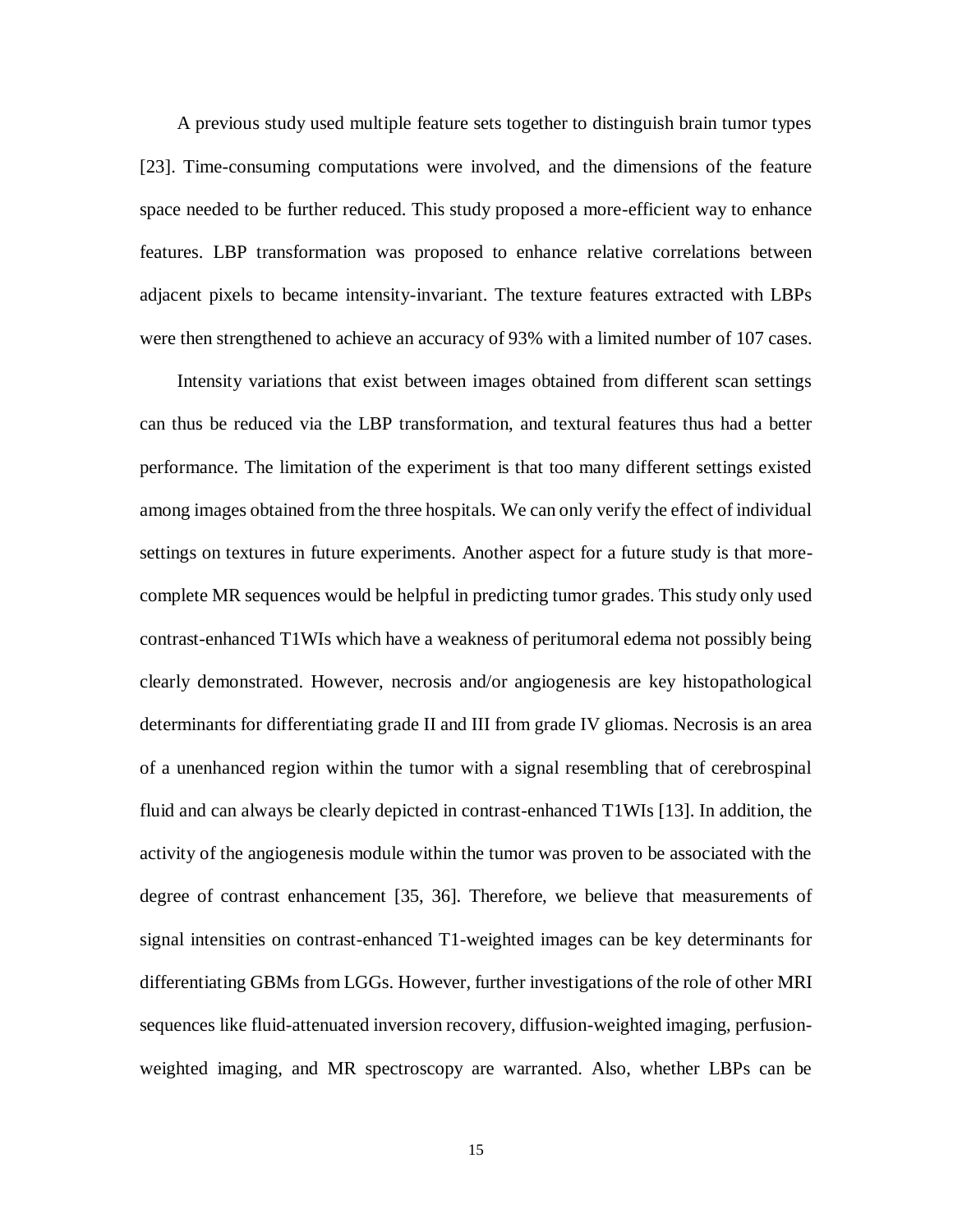successfully applied to these images to obtain intensity-invariant textural features needs to be explored. The methods of MR image reconstruction would also be helpful in extracting more quantitative features from the three-dimensional volume for subsequent classification.

# **Conclusions**

The LBP was introduced in this study to transform local textures in MR images into intensity-invariant ones. Compared to directly extracting textural features, features extracted with the LBP achieved a significantly improved accuracy from 84% to 93% in distinguishing LGGs and GBMs. Further validation of the proposed malignancy estimation model based on LBP features in different clinical cohorts is warranted.

### **Conflicts of Interest**

The authors have no relevant conflicts of interest to disclose.

### **Acknowledgments**

The authors would like to thank the Ministry of Science and Technology, Taiwan (MOST 104-2218-E-038-004, MOST 103-2314-B-038-067 and MOST 105-2314- B-038-049) and Taipei Medical University (TMU 104-AE1-B04) for financially supporting this research.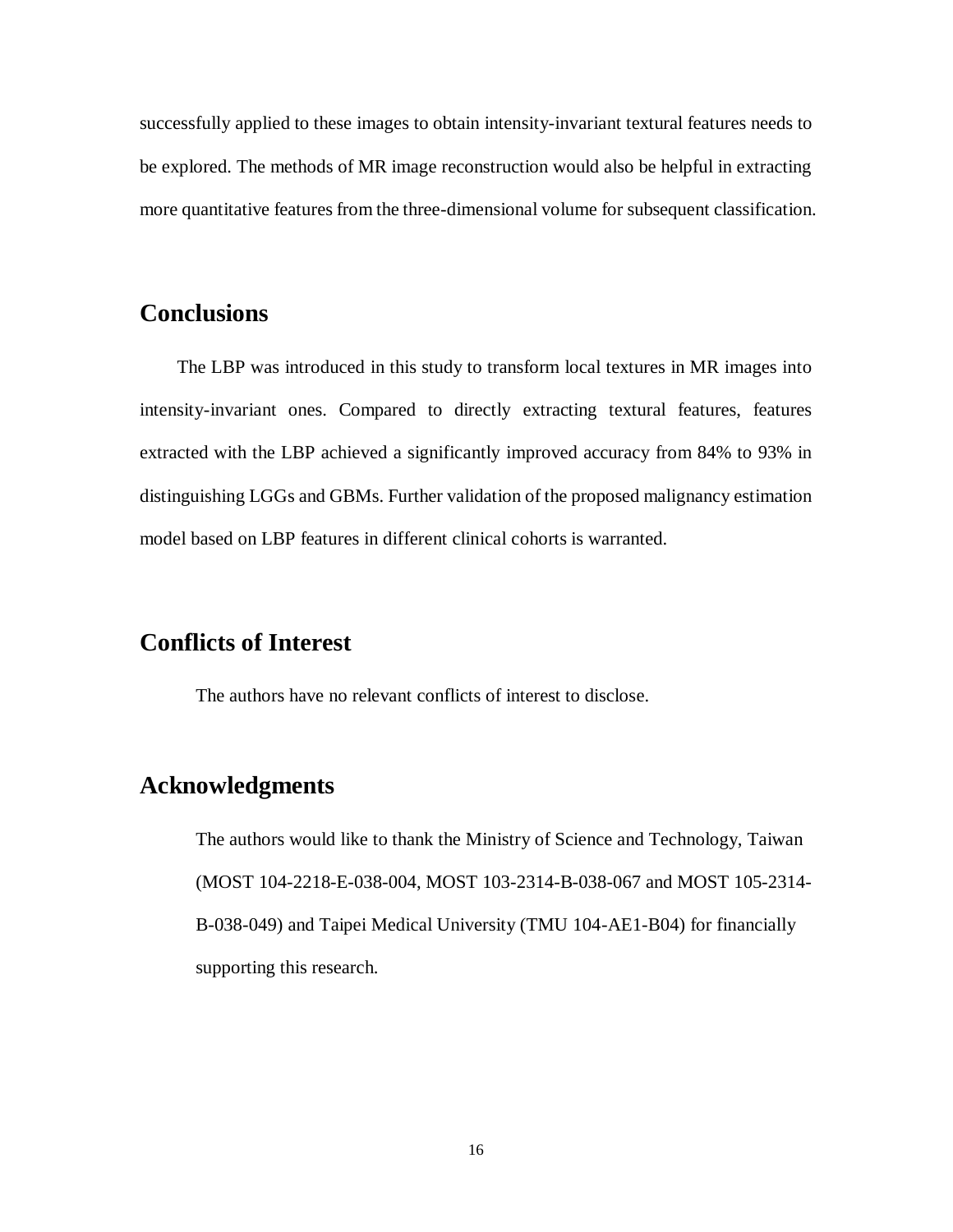## **References**

- [1] D.N. Louis, H. Ohgaki, O.D. Wiestler, W.K. Cavenee, P.C. Burger, A. Jouvet, B.W. Scheithauer, P. Kleihues, The 2007 WHO classification of tumours of the central nervous system, Acta neuropathologica, 114 (2007) 97-109.
- [2] D.N. Louis, A. Perry, G. Reifenberger, A. von Deimling, D. Figarella-Branger, W.K. Cavenee, H. Ohgaki, O.D. Wiestler, P. Kleihues, D.W. Ellison, The 2016 World Health Organization Classification of Tumors of the Central Nervous System: a summary, Acta Neuropathol, 131 (2016) 803-820.
- [3] D.J. Brat, R. Verhaak, K.D. Aldape, W. Yung, S.R. Salama, L. Cooper, E. Rheinbay, C.R. Miller, M. Vitucci, O. Morozova, Comprehensive, integrative genomic analysis of diffuse lower-grade gliomas, The New England journal of medicine, 372 (2015) 2481-2498.
- [4] J.E. Eckel-Passow, D.H. Lachance, A.M. Molinaro, K.M. Walsh, P.A. Decker, H. Sicotte, M. Pekmezci, T. Rice, M.L. Kosel, I.V. Smirnov, G. Sarkar, A.A. Caron, T.M. Kollmeyer, C.E. Praska, A.R. Chada, C. Halder, H.M. Hansen, L.S. McCoy, P.M. Bracci, R. Marshall, S. Zheng, G.F. Reis, A.R. Pico, B.P. O'Neill, J.C. Buckner, C. Giannini, J.T. Huse, A. Perry, T. Tihan, M.S. Berger, S.M. Chang, M.D. Prados, J. Wiemels, J.K. Wiencke, M.R. Wrensch, R.B. Jenkins, Glioma Groups Based on 1p/19q, IDH, and TERT Promoter Mutations in Tumors, N Engl J Med, 372 (2015) 2499-2508.
- [5] H. Ohgaki, P. Kleihues, Population-based studies on incidence, survival rates, and genetic alterations in astrocytic and oligodendroglial gliomas, Journal of Neuropathology & Experimental Neurology, 64 (2005) 479-489.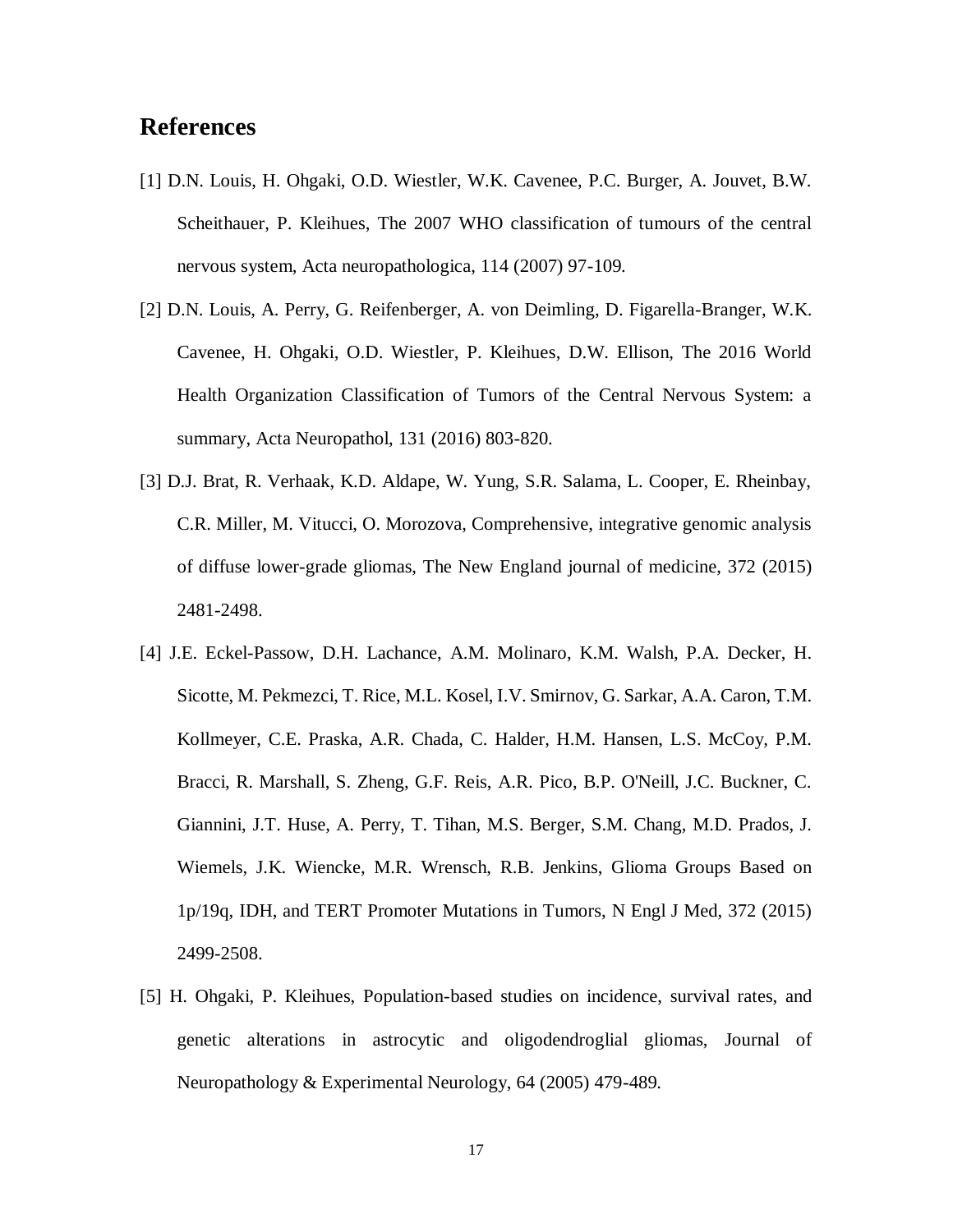- [6] P.C. Burger, F.S. Vogel, S.B. Green, T.A. Strike, Glioblastoma multiforme and anaplastic astrocytoma pathologic criteria and prognostic implications, Cancer, 56 (1985) 1106-1111.
- [7] S.W. Coons, P.C. Johnson, B.W. Scheithauer, A.J. Yates, D.K. Pearl, Improving diagnostic accuracy and interobserver concordance in the classification and grading of primary gliomas, Cancer, 79 (1997) 1381-1393.
- [8] P. Kleihues, F. Soylemezoglu, B. Schäuble, B.W. Scheithauer, P.C. Burger, Histopathology, classification, and grading of gliomas, Glia, 15 (1995) 211-221.
- [9] F.H. Gilles, W.D. Brown, A. Leviton, C.J. Tavaré, L. Adelman, L.B. Rorke, R.L. Davis, T.E. Hedley‐Whyte, Limitations of the World Health Organization classification of childhood supratentorial astrocytic tumors, Cancer, 88 (2000) 1477-1483.
- [10] R.A. Prayson, D.P. Agamanolis, M.L. Cohen, M.L. Estes, B. Kleinschmidt-DeMasters, F. Abdul-Karim, S.P. McClure, B.A. Sebek, R. Vinay, Interobserver reproducibility among neuropathologists and surgical pathologists in fibrillary astrocytoma grading, Journal of the neurological sciences, 175 (2000) 33-39.
- [11] S.H. Kim, W. Chang, J.P. Kim, Y. Minn, J. Choi, J. Chang, T. Kim, Y. Park, J. Chang, Peripheral compressing artifacts in brain tissue from stereotactic biopsy with sidecutting biopsy needle: a pitfall for adequate glioma grading, Clinical neuropathology, 30 (2010) 328-332.
- [12] M.S. Mahaley Jr, C. Mettlin, N. Natarajan, E.R. Laws Jr, B.B. Peace, National survey of patterns of care for brain-tumor patients, Journal of neurosurgery, 71 (1989) 826- 836.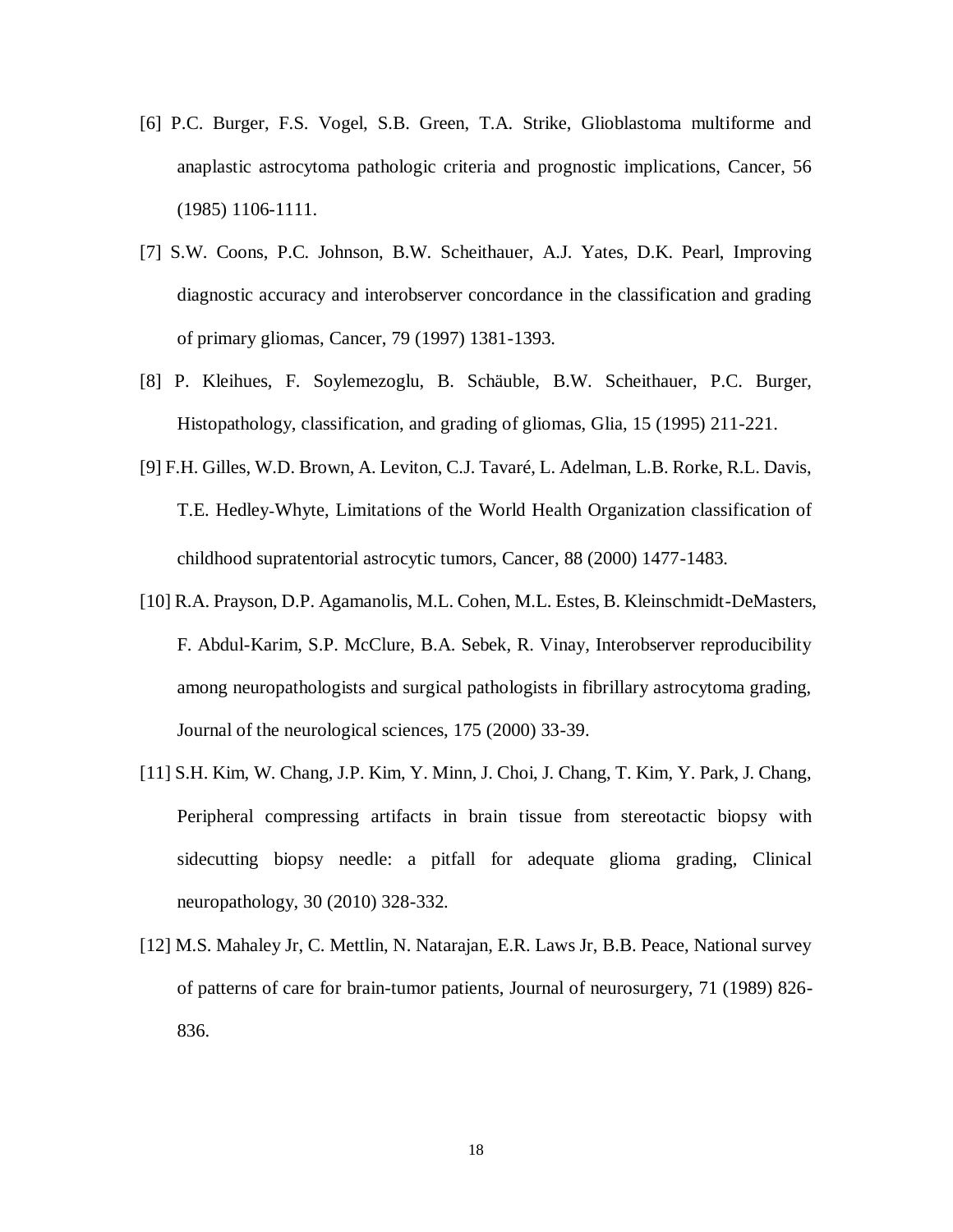- [13] J.A. Guzmán-De-Villoria, J.M. Mateos-Pérez, P. Fernández-García, E. Castro, M. Desco, Added value of advanced over conventional magnetic resonance imaging in grading gliomas and other primary brain tumors, Cancer Imaging, 14 (2014) 1-10.
- [14] M. Kinoshita, M. Sakai, H. Arita, T. Shofuda, Y. Chiba, N. Kagawa, Y. Watanabe, N. Hashimoto, Y. Fujimoto, T. Yoshimine, K. Nakanishi, Y. Kanemura, Introduction of High Throughput Magnetic Resonance T2-Weighted Image Texture Analysis for WHO Grade 2 and 3 Gliomas, PLoS One, 11 (2016) e0164268.
- [15] Y.J. Ryu, S.H. Choi, S.J. Park, T.J. Yun, J.H. Kim, C.H. Sohn, Glioma: application of whole-tumor texture analysis of diffusion-weighted imaging for the evaluation of tumor heterogeneity, PLoS One, 9 (2014) e108335.
- [16] A. Jackson, J.P. O'Connor, G.J. Parker, G.C. Jayson, Imaging tumor vascular heterogeneity and angiogenesis using dynamic contrast-enhanced magnetic resonance imaging, Clinical Cancer Research, 13 (2007) 3449-3459.
- [17] R.G. Blasberg, Imaging update: new windows, new views, Clinical Cancer Research, 13 (2007) 3444-3448.
- [18] X. Bai, Y. Zhang, Y. Liu, T. Han, L. Liu, Grading of supratentorial astrocytic tumors by using the difference of ADC value, Neuroradiology, 53 (2011) 533-539.
- [19] W.K. Moon, C.-M. Lo, N. Cho, J.M. Chang, C.-S. Huang, J.-H. Chen, R.-F. Chang, Computer-aided diagnosis of breast masses using quantified BI-RADS findings, Computer methods and programs in biomedicine, 111 (2013) 84-92.
- [20] C.-M. Lo, Y.-C. Lai, Y.-H. Chou, R.-F. Chang, Quantitative breast lesion classification based on multichannel distributions in shear-wave imaging, Computer methods and programs in biomedicine, 122 (2015) 354-361.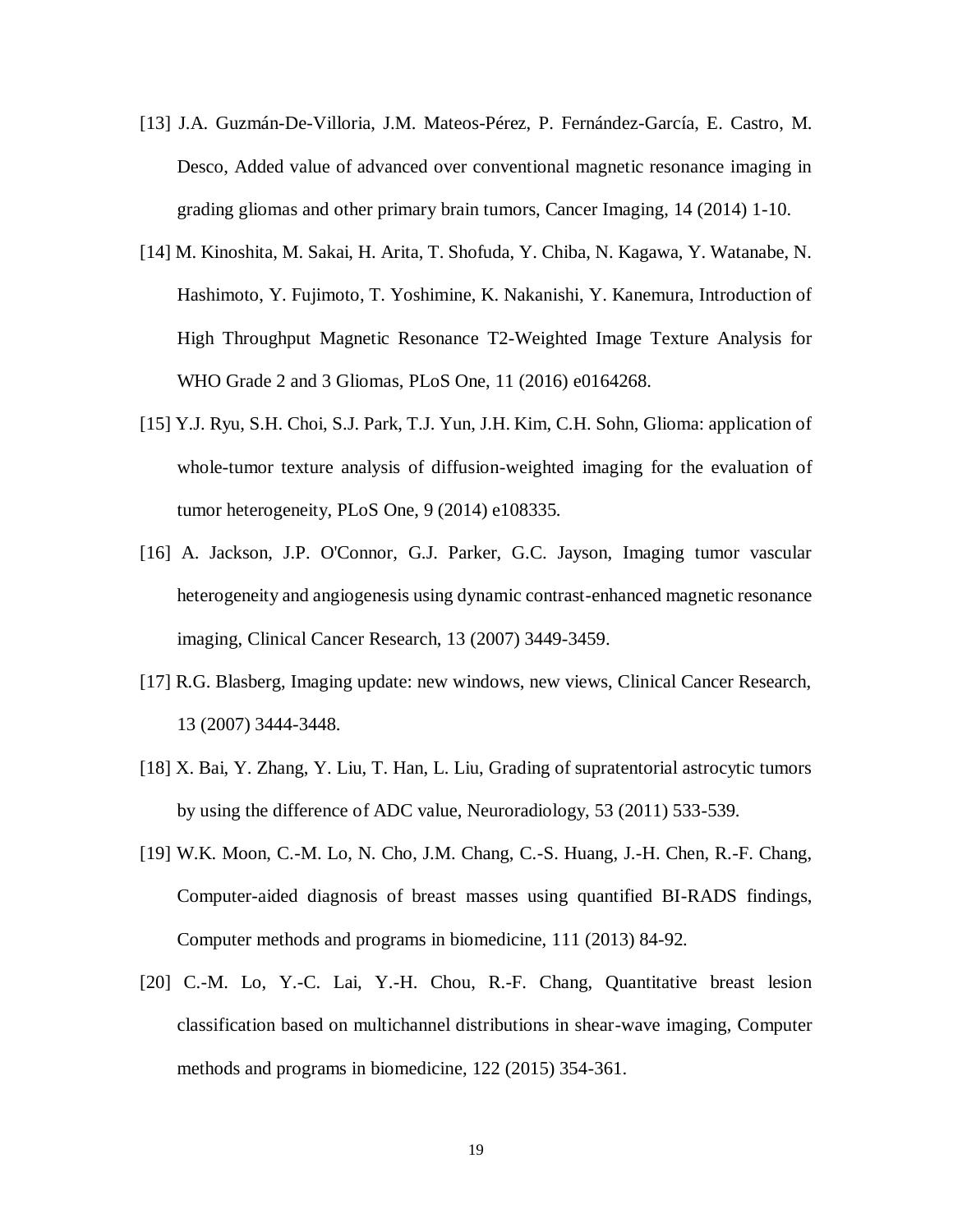- [21] C.-M. Lo, W.K. Moon, C.-S. Huang, J.-H. Chen, M.-C. Yang, R.-F. Chang, Intensityinvariant texture analysis for classification of bi-rads category 3 breast masses, Ultrasound in medicine & biology, 41 (2015) 2039-2048.
- [22] L.M. Gazdzinski, B.J. Nieman, Cellular imaging and texture analysis distinguish differences in cellular dynamics in mouse brain tumors, Magnetic Resonance in Medicine, 71 (2014) 1531-1541.
- [23] L.S. Hu, S. Ning, J.M. Eschbacher, N. Gaw, A.C. Dueck, K.A. Smith, P. Nakaji, J. Plasencia, S. Ranjbar, S.J. Price, Multi-parametric MRI and texture analysis to visualize spatial histologic heterogeneity and tumor extent in glioblastoma, PloS one, 10 (2015) e0141506.
- [24] T. Ojala, M. Pietikäinen, T. Mäenpää, Gray scale and rotation invariant texture classification with local binary patterns, Computer Vision-ECCV 2000, Springer2000, pp. 404-420.
- [25] R. McLendon, A. Friedman, D. Bigner, E.G. Van Meir, D.J. Brat, G.M. Mastrogianakis, J.J. Olson, T. Mikkelsen, N. Lehman, K. Aldape, Comprehensive genomic characterization defines human glioblastoma genes and core pathways, Nature, 455 (2008) 1061-1068.
- [26] C.-M. Lo, R.-T. Chen, Y.-C. Chang, Y.-W. Yang, M.-J. Hung, C.-S. Huang, R.-F. Chang, Multi-dimensional tumor detection in automated whole breast ultrasound using topographic watershed, Medical Imaging, IEEE Transactions on, 33 (2014) 1503-1511.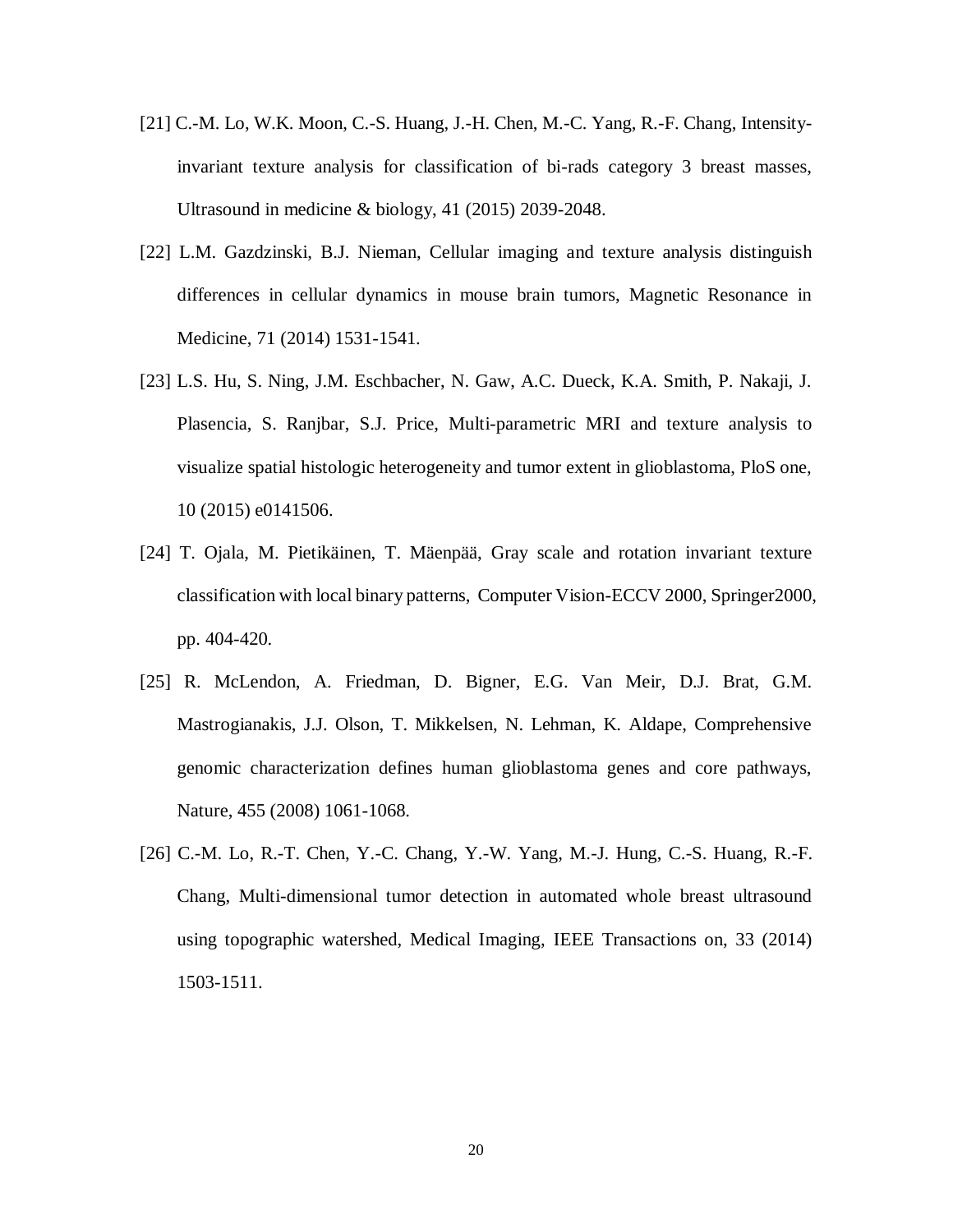- [27] Z. Guo, Q. Li, J. You, D. Zhang, W. Liu, Local directional derivative pattern for rotation invariant texture classification, Neural Computing and Applications, 21 (2012) 1893-1904.
- [28] R.A. Groeneveld, G. Meeden, Measuring skewness and kurtosis, The Statistician, (1984) 391-399.
- [29] H.J. Baek, H.S. Kim, N. Kim, Y.J. Choi, Y.J. Kim, Percent change of perfusion skewness and kurtosis: a potential imaging biomarker for early treatment response in patients with newly diagnosed glioblastomas, Radiology, 264 (2012) 834-843.
- [30] R.M. Haralick, K. Shanmugam, I.H. Dinstein, Textural features for image classification, Systems, Man and Cybernetics, IEEE Transactions on, (1973) 610-621.
- [31] W.Y. Mou, D.M. Guo, H. Liu, P. Zhang, Y. Shao, S.W. Wang, M. Yin, L. Zheng, Staging liver fibrosis by analysis of non-linear normalization texture in gadoliniumenhanced magnetic resonance imaging, Biomedical Physics & Engineering Express, 1 (2015) 045012.
- [32] A.P. Field, Discovering statistics using SPSS, 3rd ed, SAGE Publications, Los Angeles, 2009.
- [33] D. Unay, A. Ekin, Intensity versus texture for medical image search and retrival, Biomedical Imaging: From Nano to Macro, 2008. ISBI 2008. 5th IEEE International Symposium on, IEEE, 2008, pp. 241-244.
- [34] A. Oliver, X. Lladó, J. Freixenet, J. Martí, False positive reduction in mammographic mass detection using local binary patterns, International Conference on Medical Image Computing and Computer-Assisted Intervention, Springer, 2007, pp. 286-293.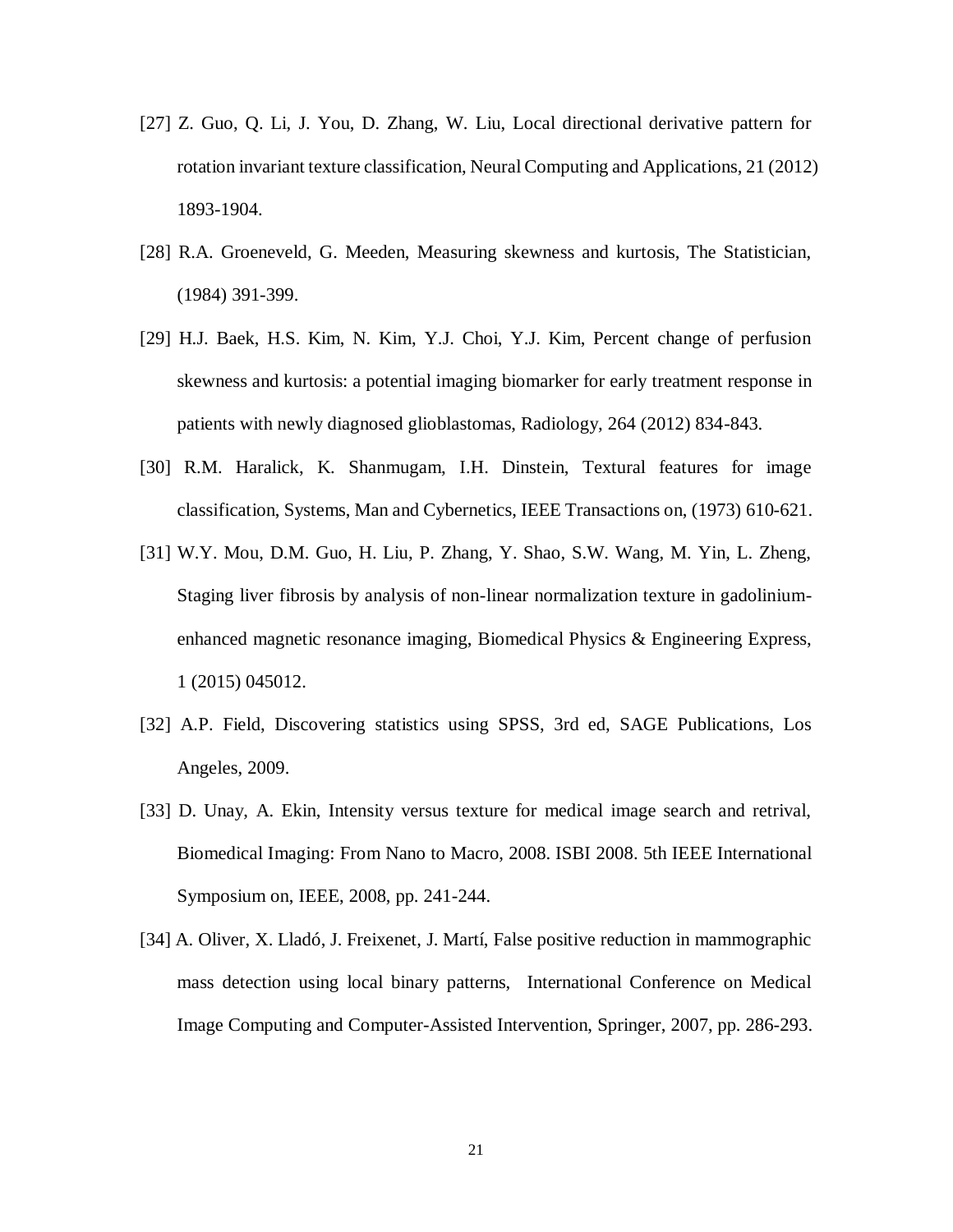- [35] M. Diehn, C. Nardini, D.S. Wang, S. McGovern, M. Jayaraman, Y. Liang, K. Aldape, S. Cha, M.D. Kuo, Identification of noninvasive imaging surrogates for brain tumor gene-expression modules, Proceedings of the National Academy of Sciences, 105 (2008) 5213-5218.
- [36] W.B. Pope, J.H. Chen, J. Dong, M.R. Carlson, A. Perlina, T.F. Cloughesy, L.M. Liau, P.S. Mischel, P. Nghiemphu, A. Lai, Relationship between gene expression and enhancement in glioblastoma multiforme: exploratory dna microarray analysis 1, Radiology, 249 (2008) 268-277.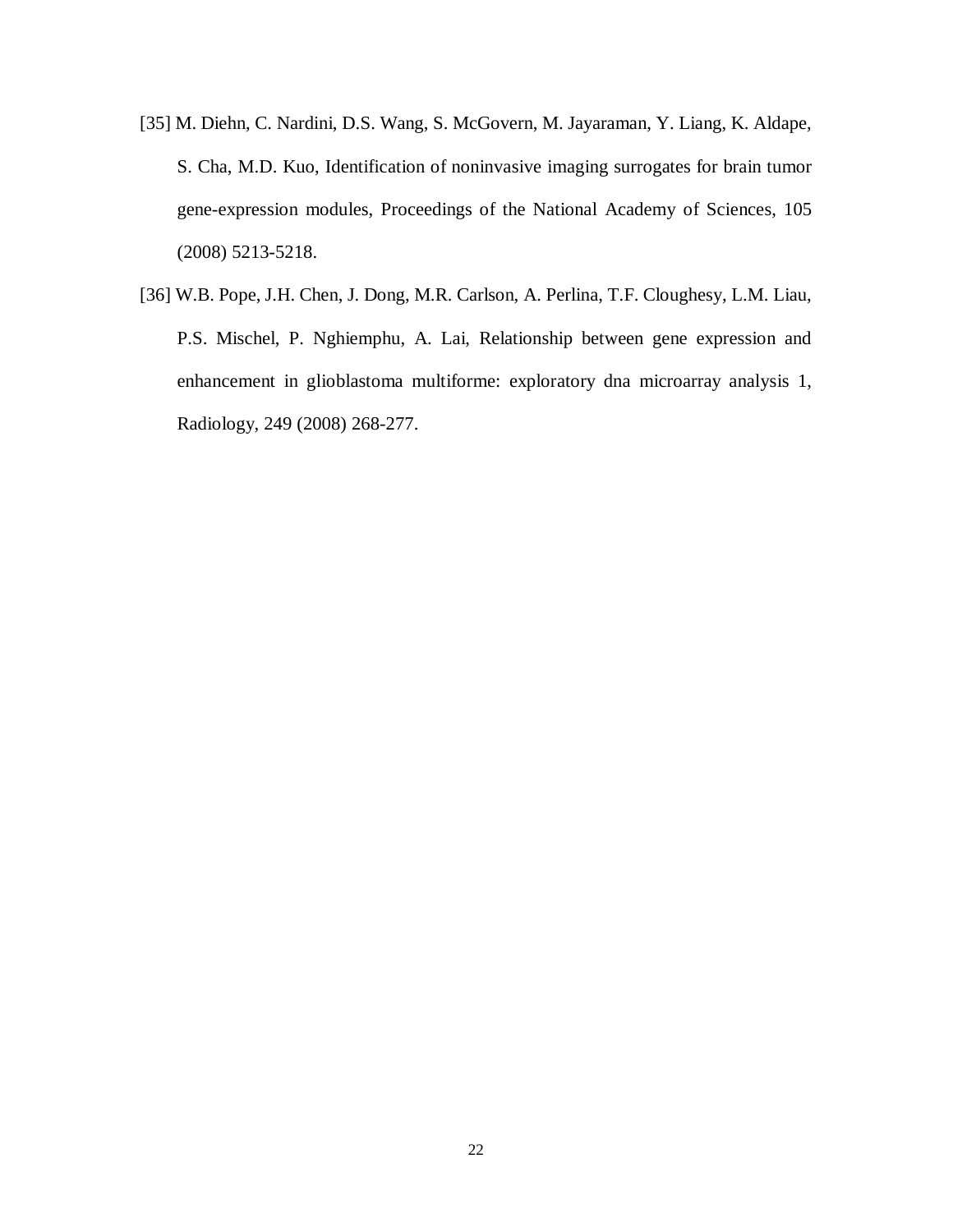### **Figure Captions**

- Fig. 1. Collected low-grade gliomas (a, b) and glioblastomas (c, d) with various gray-scale distributions in image brightness. [\(http://cancerimagingarchive.net/](http://cancerimagingarchive.net/) - "License", the CC BY license [\(https://creativecommons.org/licenses/by/3.0/\)](https://creativecommons.org/licenses/by/3.0/).
- Fig. 2. A local binary pattern (LBP) was created by making comparisons between the processed pixel and its adjacent neighbors.
- Fig. 3. Local binary pattern (LBP) transformation of (a) the tumor area in Fig. 1a and (b) the corresponding LBP. [\(http://cancerimagingarchive.net/](http://cancerimagingarchive.net/) - "License" and the CC BY license [\(https://creativecommons.org/licenses/by/3.0/,](https://creativecommons.org/licenses/by/3.0/) tumor areas in this figure were extracted from original images).
- Fig. 4. Comparison of receiver operating characteristic (ROC) curves illustrating trade-offs between the sensitivity and specificity of local binary pattern (LBP) features and conventional gray-level co-occurrence matrix (GLCM) features.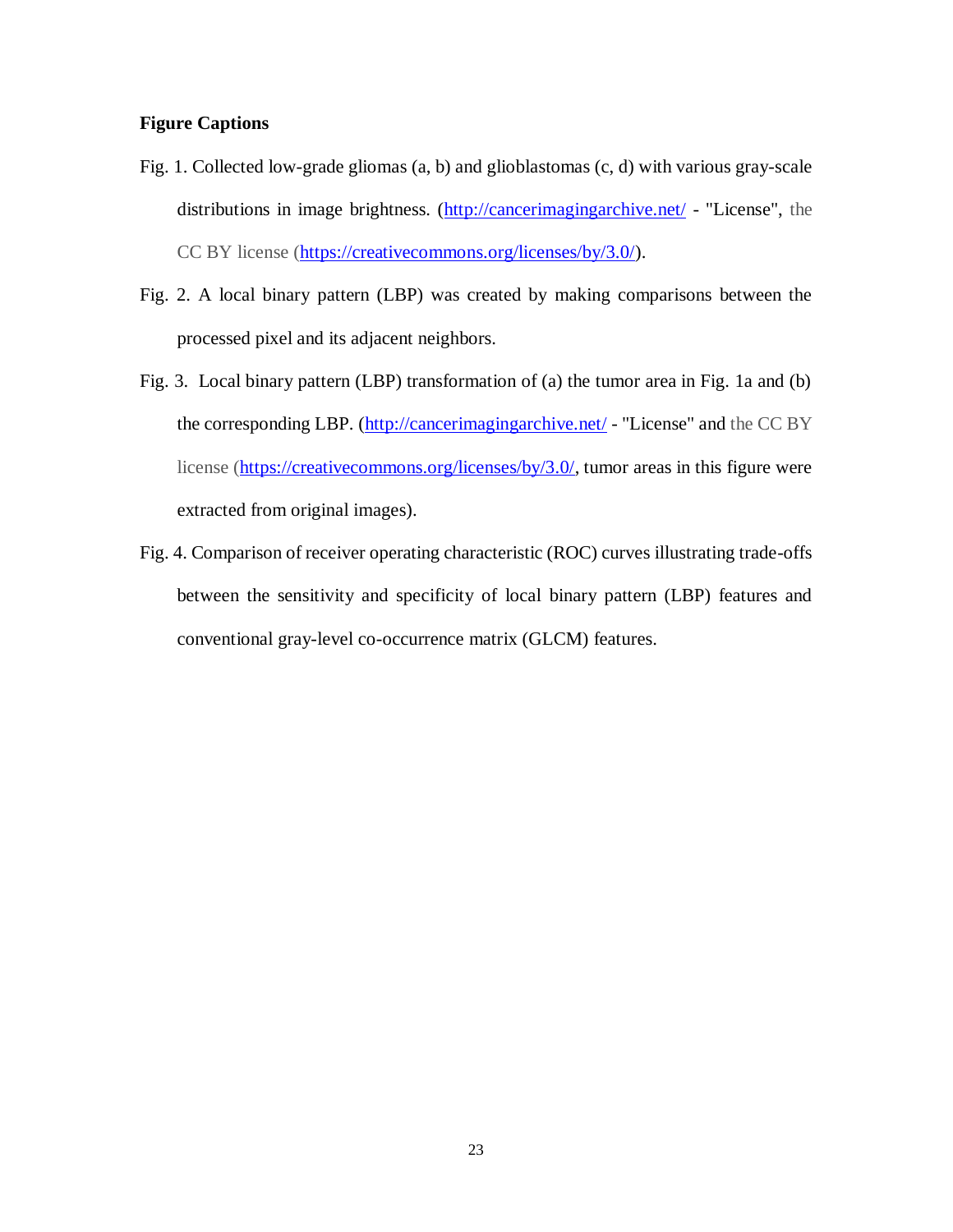Table 1. Demographic features of low-grade glioma (LGG) and glioblastoma GBM) groups

|            | Age (years)     | Gender                 | Tumor<br>laterality                 | Tumor<br>location                                          | Histopathological<br>subtypes                                          |
|------------|-----------------|------------------------|-------------------------------------|------------------------------------------------------------|------------------------------------------------------------------------|
| <b>LGG</b> | $46.9 \pm 12.7$ | Female: 44<br>Male: 39 | Right: 43<br>Midline: 1<br>Left: 39 | Frontal: 41<br>Temporal: 25<br>Parietal: 7                 | Oligodendrogliomas:<br>33<br>Oligoastrocytomas: 16<br>Astrocytomas: 24 |
| <b>GBM</b> | $64.2 \pm 12.4$ | Female: 14<br>Male: 20 | Right: $19$<br>Left: $15$           | Frontal: 12<br>Temporal: 15<br>Parietal: 4<br>Occipital: 3 | All GBMs                                                               |

Table 2. Significant image features obtained from local binary pattern (LBP) transformation and corresponding *p* values generated by Student's *t*-test (normal distribution) or the Mann-Whitney U-test (non-normal distribution)

| Feature                                  | Low-grade gliomas |        | Glioblastomas    |        | $p$ value  |
|------------------------------------------|-------------------|--------|------------------|--------|------------|
|                                          | $Mean \pm SD$     | Median | $Mean \pm SD$    | Median |            |
| Autocorrelation                          | $1.61 \pm 0.42$   |        | $1.43 \pm 0.28$  |        | $< 0.05*$  |
| Correlation                              |                   | 0.84   |                  | 0.71   | $< 0.001*$ |
| Cluster prominence                       | $262.69 \pm 168$  |        | $177.06 \pm 111$ |        | $< 0.01*$  |
|                                          | .19               |        | .74              |        |            |
| Cluster shade                            | $21.31 \pm 13.8$  |        | $14.84 \pm 9.43$ |        | $< 0.01*$  |
|                                          | 1                 |        |                  |        |            |
| Information<br>measure of<br>correlation | $-0.58+0.07$      |        | $-0.50+0.04$     |        | $< 0.001*$ |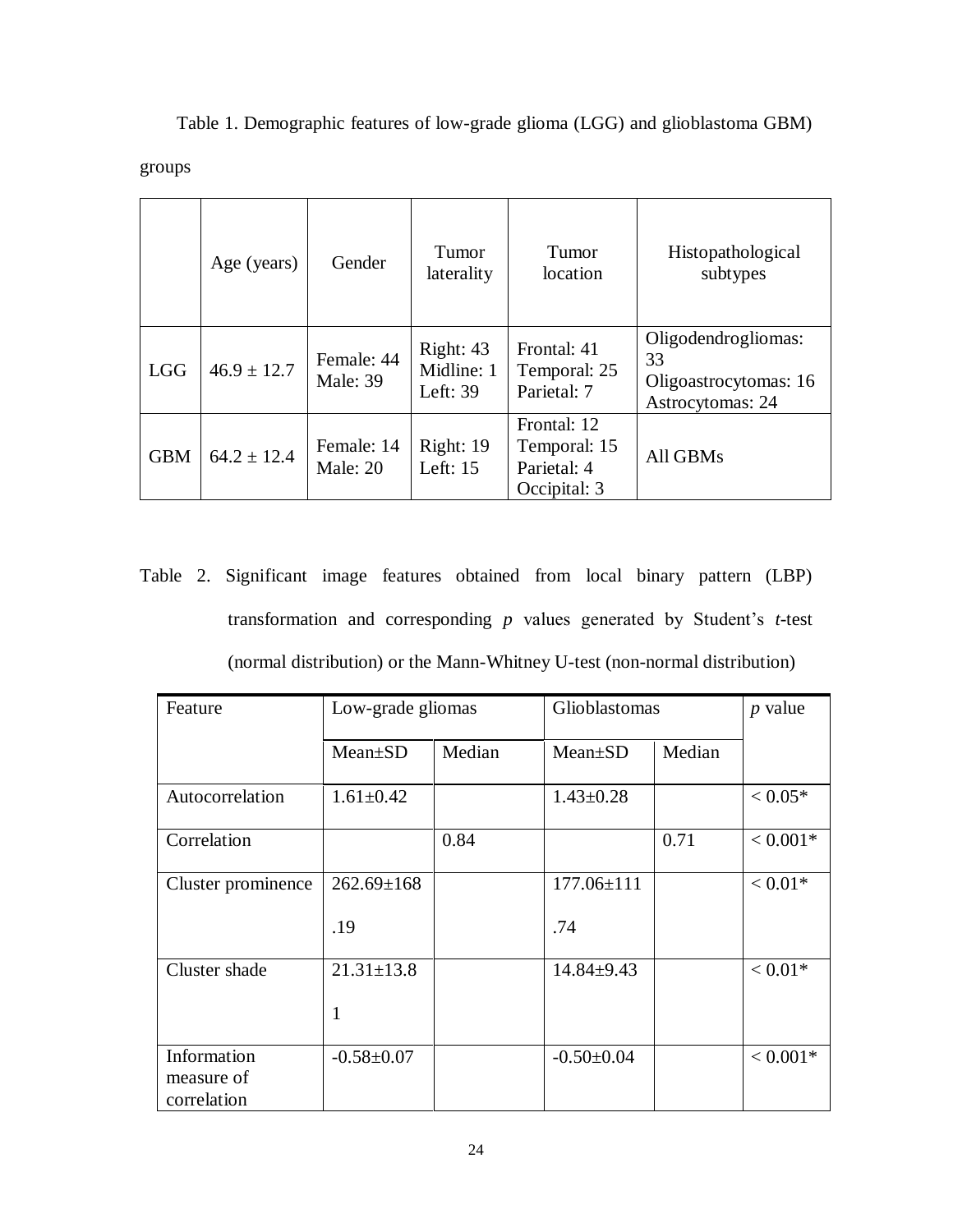| Mean     | 11.24  | 3.87  | $< 0.001*$ |
|----------|--------|-------|------------|
| Variance | 780.30 | 81.31 | $< 0.001*$ |
| Skewness | 3.24   | 4.14  | $< 0.01*$  |
| Kurtosis | 15.60  | 28.19 | $< 0.01*$  |

\* A  $p$  value of < 0.05 indicates a statistically significant difference.

Table 3. Performance comparisons between local binary pattern (LBP) features and conventional gray-level co-occurrence matrix (GLCM) features in distinguishing between low-grade gliomas and glioblastomas

|             | L <sub>BP</sub> | <b>GLCM</b>  | <i>p</i> value |
|-------------|-----------------|--------------|----------------|
| Accuracy    | 93% (100/107    | 84% (90/107) | $0.0303*$      |
| Sensitivity | 97% (33/34)     | 76% (26/34)  | $0.0122*$      |
| Specificity | 92% (67/73)     | 88% (64/73)  | 0.4135         |
| <b>PPV</b>  | 85% (33/39)     | 74% (26/35)  | 0.2698         |
| <b>NPV</b>  | 99% (67/68)     | 89% (64/72)  | $0.0201*$      |
| Az          | 0.94            | 0.89         | $0.0334*$      |

 $* A p$  value of < 0.05 indicates a statistically significant difference.

PPV, positive predictive value; NPV, negative predictive value; Az, area under the receiver operating characteristic curve.

Table 4. Representative magnetic resonance imaging (MRI) systems and settings of the collected database from three hospitals

|                   | Henry Ford<br>Hospital | Case Western<br>Hospital | Thomas Jefferson<br>University |
|-------------------|------------------------|--------------------------|--------------------------------|
|                   |                        |                          |                                |
| MRI system        | <b>GE</b>              | <b>Siemens</b>           | <b>Siemens</b>                 |
|                   | Signa HDxt             | Avanto                   | <b>Magnetom Vision</b>         |
| Magnetic field    | 1.5                    | 1.5                      | 1.5                            |
| strength $(T)$    |                        |                          |                                |
| $TE$ (ms)         | 13                     | 2.81                     | 3.5                            |
| $TR \text{ (ms)}$ | 500                    | 2160                     | 7.6                            |